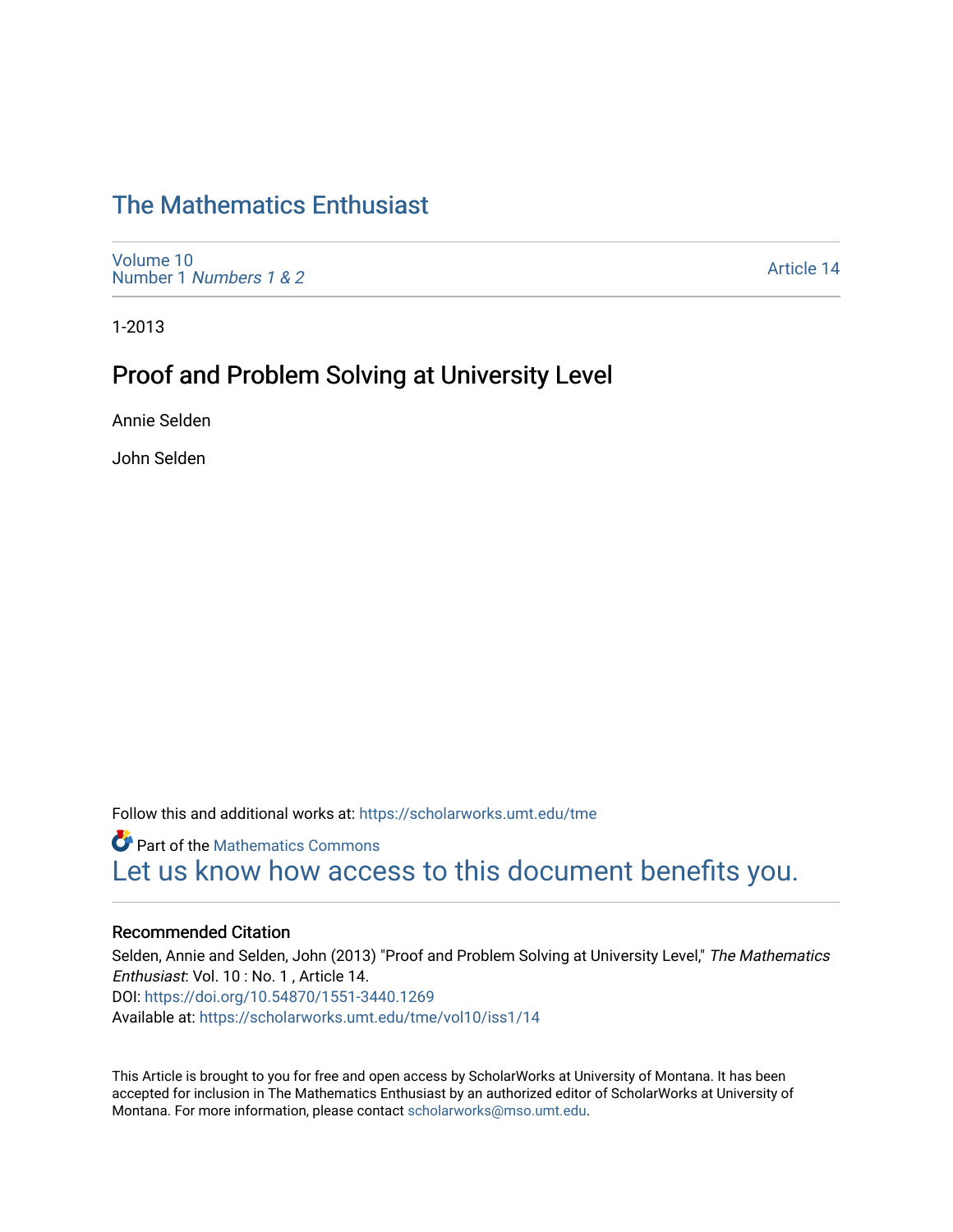## **Proof and Problem Solving at University Level**

*Annie Selden and John Selden New Mexico State University, USA* 

**Abstract:** This paper will be concerned with undergraduate and graduate students' problem solving as they encounter it in attempting to prove theorems, mainly to satisfy their professors in their courses, but also as they conduct original research for theses and dissertations. We take Schoenfeld's (1985) view of problem, namely, a mathematical task is a problem for an individual if that person does not already know a method of solution for that task. Thus, a given task may be a problem for one individual, who does not already know a solution method for that task, or it may be an exercise for an individual who already knows a procedure or an algorithm for solving that task.

**Keywords:** Hungary, mathematics education, mathematics competition, Olympiads, international comparative mathematics education, problem solving, creativity, mathematically talented students.

#### **A Continuum of Tasks from Very Routine to Very Non-routine**

While what is a problem depends on what a solver knows, it is possible for most mathematics teachers to judge what is difficult for most students in a given class. Thus, we see mathematical tasks for a given class, such as a calculus class, on a continuum from those that are very routine to those that are genuinely difficult problems (Selden, Selden, Hauk, & Mason, 2000). At one end, there are *very routine* problems which mimic sample worked problems found in textbooks or lectures, except for minor changes in wording, notation, coefficients, constants, or functions that are incidental to the way the problems are solved. Such problems are often referred to as exercises (and might not be considered to be problems at all in the problem-solving literature).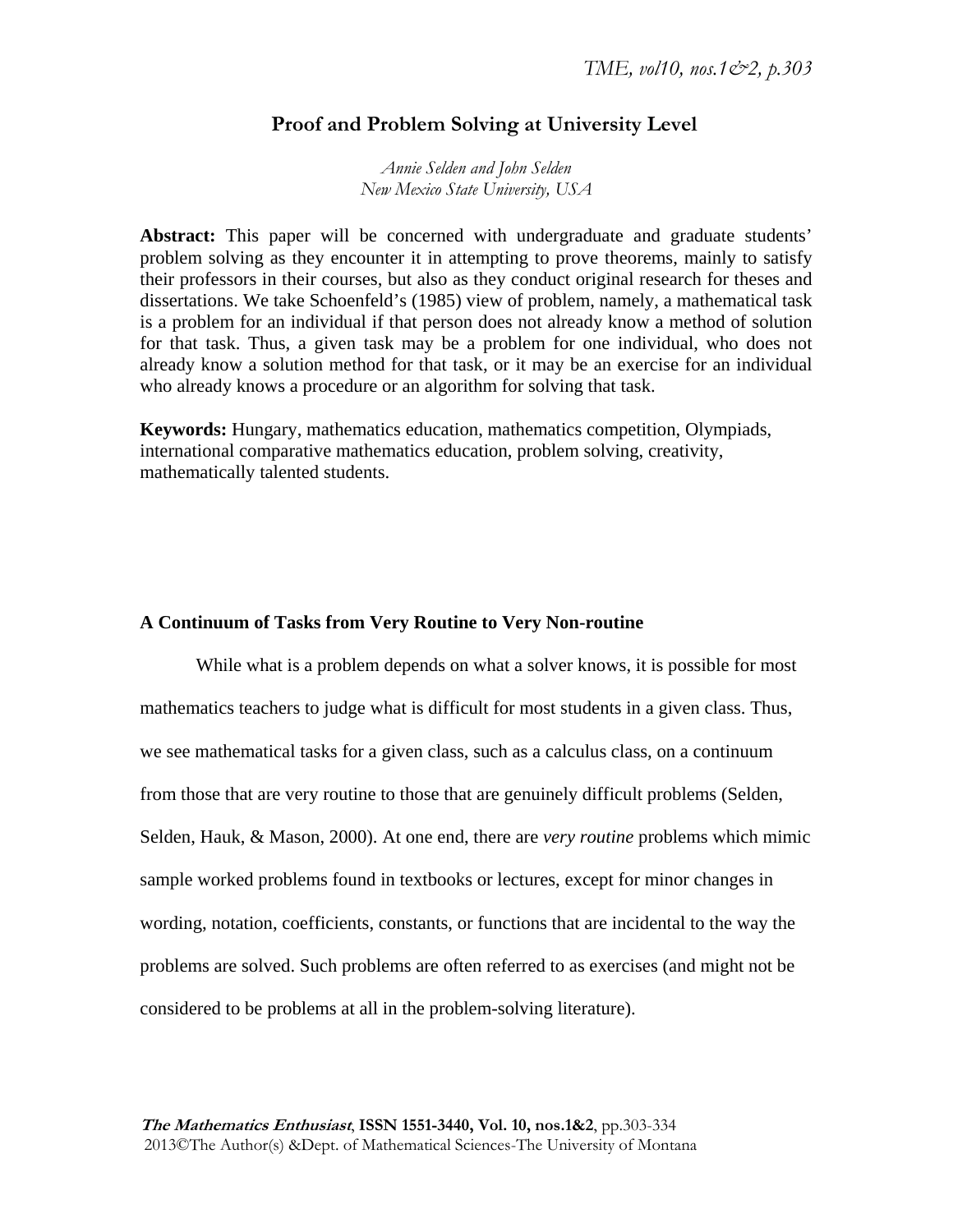The vast majority of exercises in calculus textbooks are of this nature. Lithner (2004) distinguished three possible solution strategies for typical calculus textbook exercises: identification of similarities (IS), local plausible reasoning (LPR), and global plausible reasoning (GPR). In IS, one identifies surface features of the exercise and looks for a similar textbook situation -- an example, a rule, a definition, a theorem. Without consideration of intrinsic mathematical properties, one simply copies the procedure of that situation. In LPR, one identifies a slightly similar textbook situation, but one in which a few local parts may differ. The solution strategy is to copy as much as possible from that similar situation, modifying local steps as needed. In GPR, the strategy is mainly based on analyzing and considering intrinsic mathematical properties of the exercise, and using these, a solution is constructed and supported by plausible reasoning. Lithner selected a textbook used in Sweden [Adams' *Calculus: A Complete Course* (5th ed.), Addison-Wesley], and worked through and classified solution strategies for 598 single-variable calculus exercises. He found 85% IS, 8% LPR, and 7% GPR. Furthermore, he concluded that "it is possible in about 70% of the exercises to base the solution not only on searching for similar situations, but on searching only the solved examples."

Moving toward the middle of the continuum, there are *moderately routine* problems which, although not exactly like sample worked problems, can be solved by well-practiced methods, for example, ordinary related rates or change of variable integration problems in a calculus course.<sup>1</sup> Moving further along the continuum, there are *moderately non-routine* problems, which are not very similar to problems that students

 $\overline{a}$ 

<sup>&</sup>lt;sup>1</sup> Sandra Marshall (1995) has studied how students can develop schema (well-practiced routines) to reliably guide the solution of arithmetic word problems.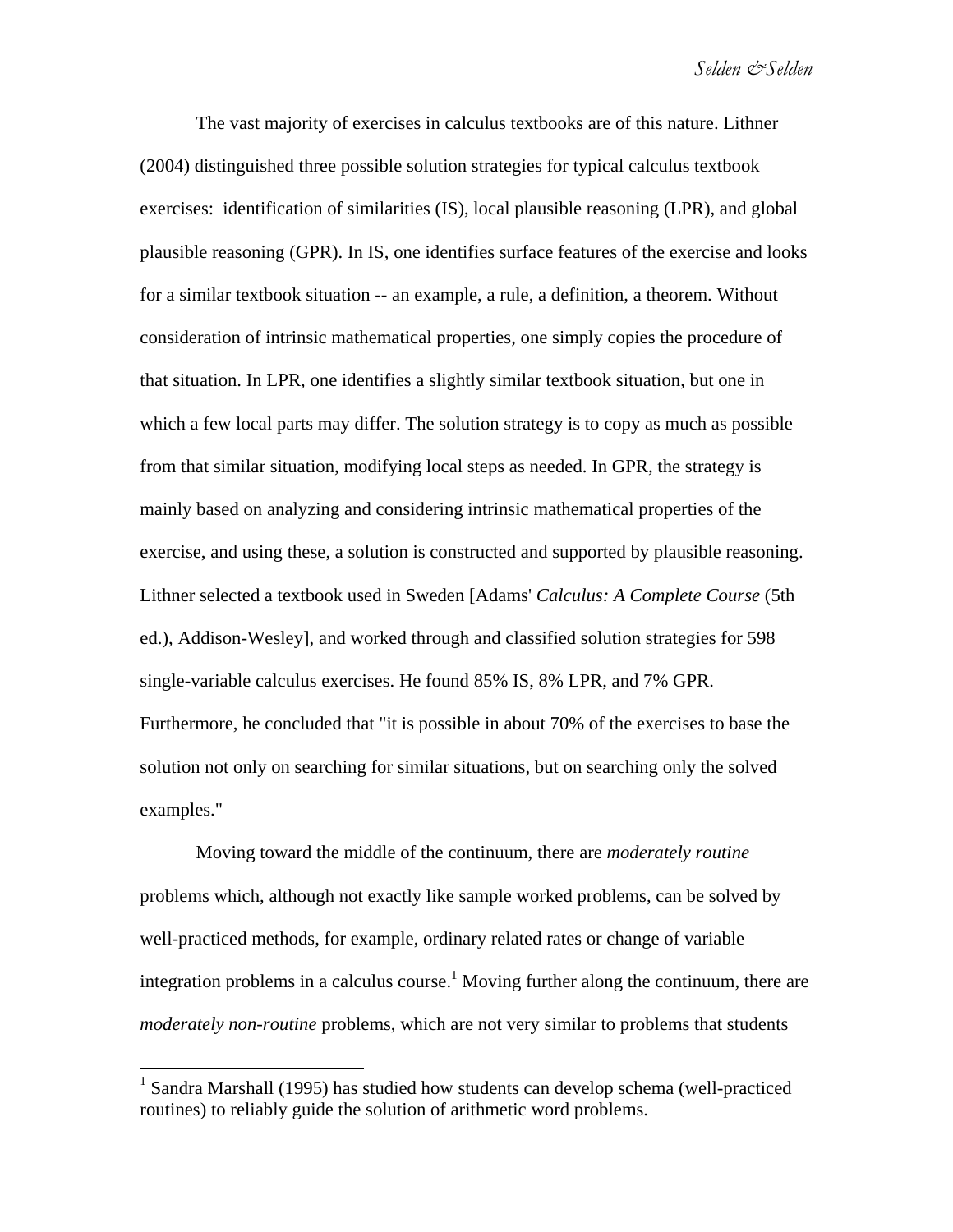have seen before and require known facts or skills to be combined in a slightly novel way, but are "straightforward" in not requiring, for example, the consideration of multiple sub-problems or novel insights. This is the type of problem we used on the non-routine test in our three studies of undergraduate students' calculus problem solving. One of those problems was: Find values of a and b so that the line  $2x+3y=a$  is tangent to the *graph of*  $f(x) = bx^2$  *at the point where x*=3. (Selden, Selden, Mason, & Hauk, 2000, p. 133).

Finally, at the opposite end of the continuum from routine problems, there are *very non-routine* problems which, while dependent on resources in one's knowledge base, may involve considerable insight, the consideration of several sub-problems or constructions, and use of Schoenfeld's (1985) behavioral problem-solving characteristics (heuristics, control, beliefs). For such problems a large supply of *tentative solution starts* (Selden, Selden, Mason, & Hauk, 2000, p. 145), built up from experience, might not be adequate to bring to mind the resources needed for a solution, while for moderately novel problems it probably would. Often the Putnam Examinations include such very nonroutine problems. $2$ 

 $\overline{a}$ 

<sup>&</sup>lt;sup>2</sup>The following problem was on the 59th Annual William Lowell Putnam Mathematical Competition given on December 5, 1998: Given a point  $(a, b)$  with  $0 < b < a$ , determine the minimum perimeter of a triangle with one vertex at  $(a, b)$ , one on the *x*-axis, and one on the line  $y = x$ . You may assume that a triangle of minimum perimeter exists.

This appears to be a calculus problem, but it only requires clever use of geometry. An elegant solution (posted by Iliya Bluskov to the sci.math newsgroup) involves extending the construction "outward" by reflecting across both the lines  $y = x$  and the *x*axis and noticing that the perimeter of the triangle equals the distance along the path from (*b*, *a*) to (*a*, -*b*). Probably only very experienced geometry problem solvers could have previously constructed images of problem situations containing a tentative solution start that would easily bring this method to mind.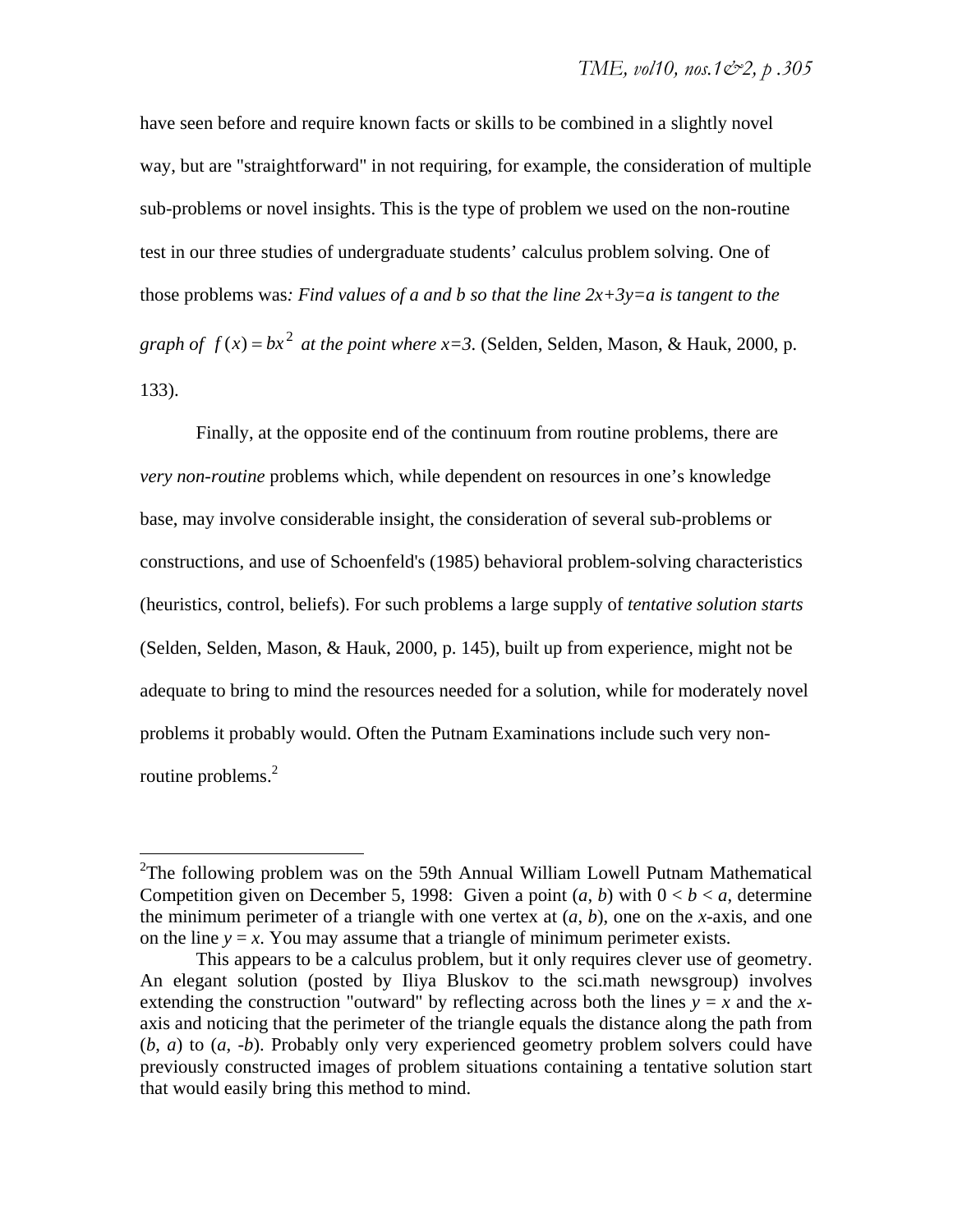Most U.S. university mathematics teachers would probably like undergraduate students who pass their lower-level courses, such as calculus, to be able to work a wide selection of routine, or even moderately routine, problems. In addition, we believe that many such teachers would also expect their better students to be able to work moderately non-routine problems, and would think of the ability to do so as functionally equivalent to having a good conceptual grasp of the course. In other words, we conjecture that the ability to work moderately non-routine problems based on the material in a university mathematics course, such as calculus, is often considered part of the implicit curriculum and taken as equivalent to good conceptual grasp. However, no research has yet been done to substantiate this conjecture.

## **Tentative Solution Starts**

 $\overline{a}$ 

An individual who has reflected on a number of problems is likely to have seen (perhaps tacitly) similarities between some of them. He or she might recognize (not necessarily explicitly or consciously) several overlapping problem situations, each arising from problems with similar features. For example, after much exposure, many lowerlevel university students would probably recognize a problem as one involving, for example, factoring, several linear equations, or integration by parts.<sup>3</sup> Such problem situations can act much like concepts (perhaps without signs or labels). While they may lack names, for a given individual they are likely to be associated with mental images,

<sup>&</sup>lt;sup>3</sup>Although the kinds of features noticed by students in mathematical problem situations do not seem to have been well studied, the features focused on in physics problem situations have been observed to correspond to an individual's degree of expertise. Novices tend to favor surface characteristics (e.g., pulleys), whereas experts tended to focus on underlying principles of physics (e.g., conservation of energy) (Chi, Feltovich, & Glaser, 1981).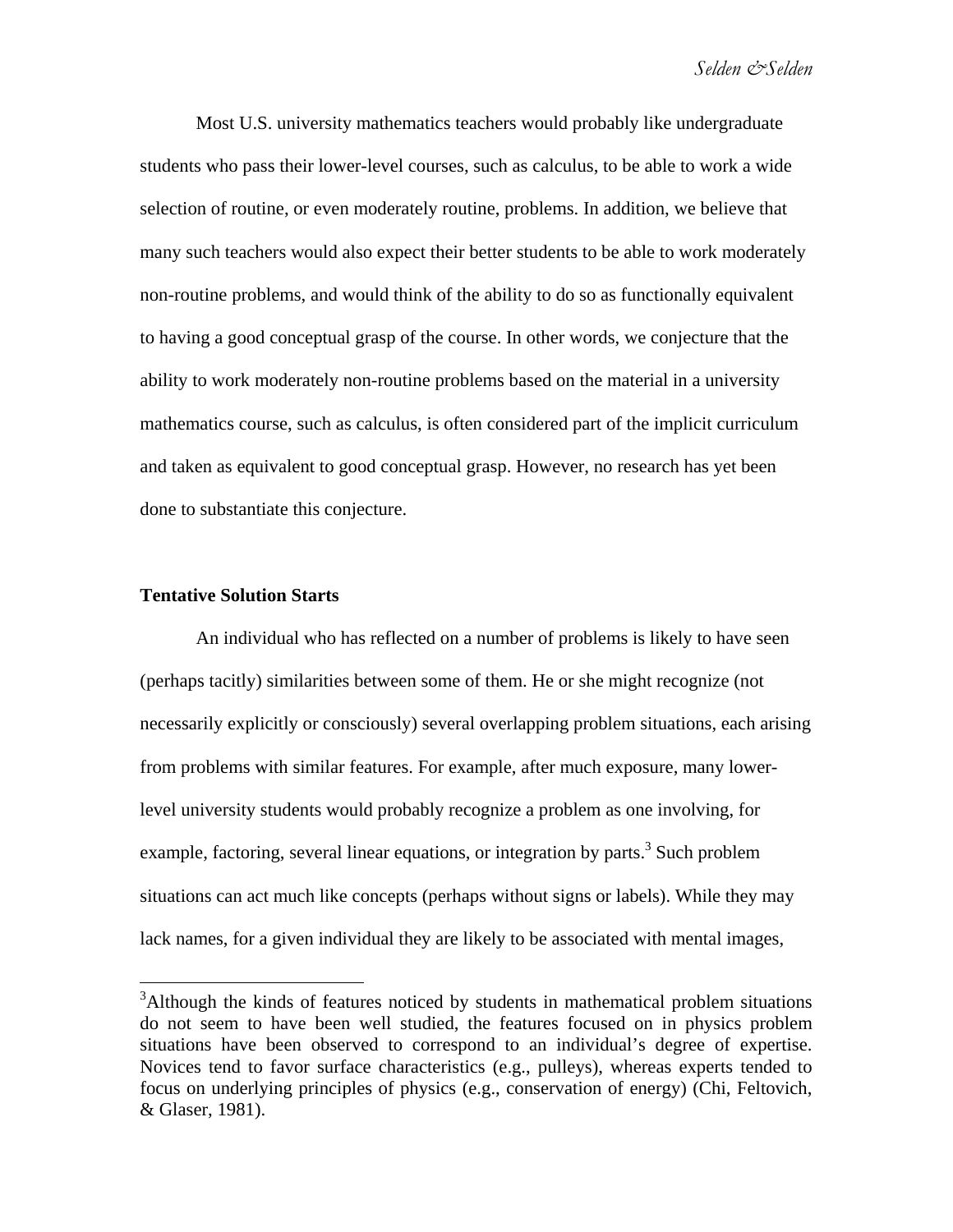that is, strategies, examples, non-examples, theorems, judgments of difficulty, and the like. Following Tall and Vinner's (1981) idea of concept image, we have called this kind of mental structure a *problem situation image* and have suggested that some such images may, and others may not, contain what we have called *tentative solution starts* (Selden, Selden, Hauk, & Mason, 2000, p. 145). These are tentative general ideas for beginning the process of finding a solution. The linking of problem situations with one or more tentative solution starts is a kind of (perhaps tacit) knowledge. For instance, the image of a problem situation asking for the solution to an equation might include "try getting a zero on one side and then factoring the other." It might also include "try writing the equation as  $f(x) = 0$  and looking for where the graph of  $f(x)$  crosses the *x*-axis," or even "perhaps the maximum of *f* is negative so  $f(x) = 0$  has no solution." We suggest that an individual's problem-solving processes are likely to include the recognition of a problem as belonging to one or more problem situations, and hence, bring to mind one or more tentative solution starts contained in that individual's problem situation image. This, in turn, may mentally prime the recall of resources from that individual's knowledge base. Thus, a tentative solution start may link recognition of a problem situation with the recall of appropriate resources. We have suggested that problem situations, their images, and the associated tentative solution starts all vary from individual to individual and that the process of mentally linking recognition (of a problem situation) to recall (of requisite resources) through problem situation images might occur several times in solving a single problem, especially when an impasse occurs (Selden, Selden, Mason, & Hauk, 2000, pp. 145-147).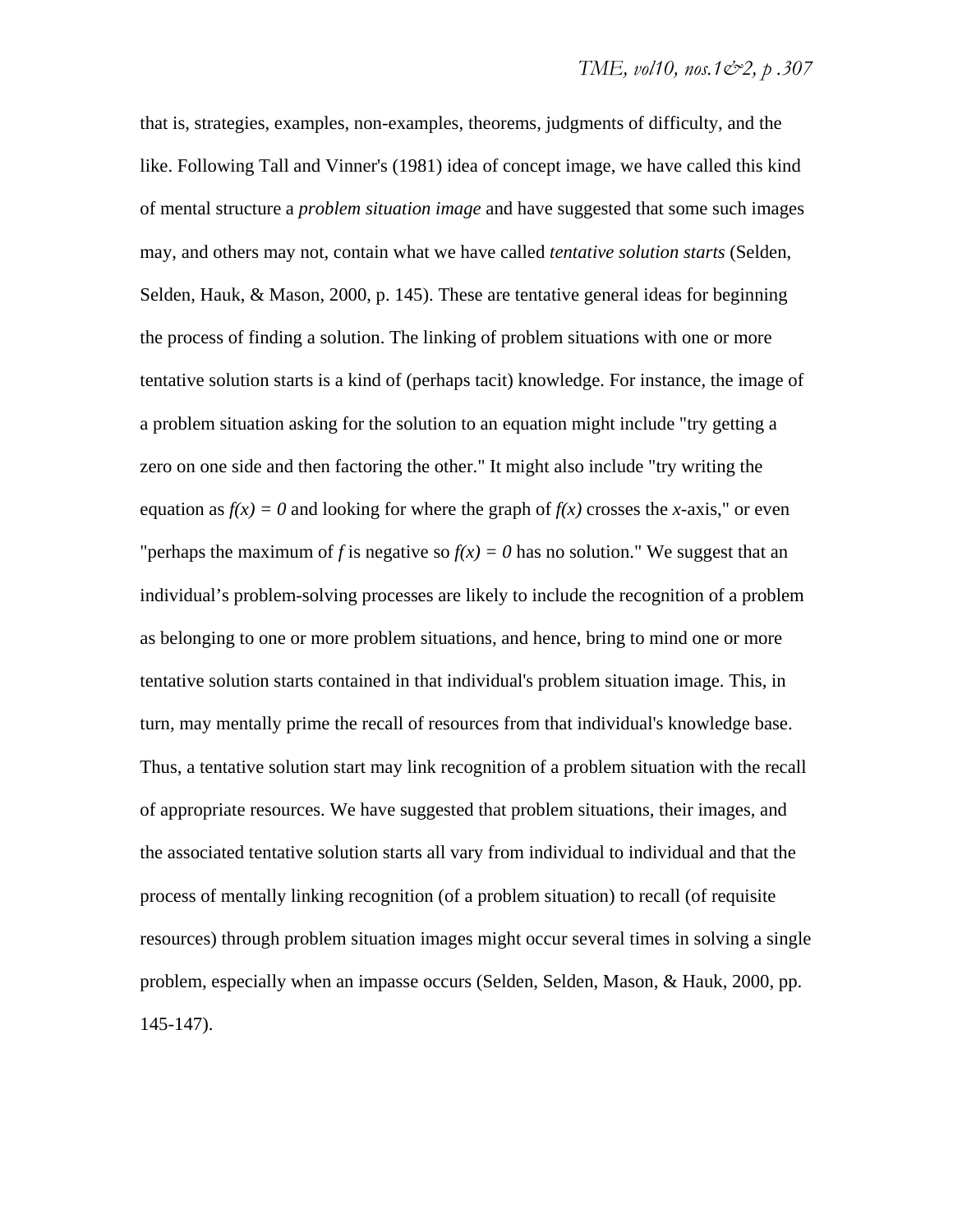*Selden &Selden* 

## **The Genre of Proof**

We consider proofs, those that occur in advanced university mathematics textbooks and research journals, as being written in a special genre. It is clear that not every mathematical argument can be considered a proof, and much has been written in the mathematics education research literature about the distinction between argumentation and proof. (See, for example, Duval, as reported in Dreyfus, 1999, and Douek, 1999.) In this paper, we are considering proofs of the sort that advanced undergraduate students and beginning graduate mathematics students are expected to produce for their professors. We are aware that many upper-level U.S. mathematics majors just beginning their study of proof-based courses such as abstract algebra and real analysis often have great difficulty producing such proofs, despite the fact that many of them have previously taken a transition-to-proof course (Moore, 1994), usually in their second year of university. Students in such transition-to-proof courses often have trouble knowing what to write, especially when asked to prove simple set theory theorems, perhaps because the results are "too obvious" or are verifiable using examples or Venn diagrams. Thus, learning the genre of proof is important. Indeed, to help students learn the genre of proof, we have considered two aspects (or parts) of a final written proof: the formal-rhetorical part and the problem-centered part. The *formal-rhetorical* part of a proof (also sometimes referred to as a *proof framework*) is the part of a proof that depends only on unpacking and using the logical structure of the statement of the theorem, associated definitions, and earlier results. In general, this part does not depend on a deep understanding of, or intuition about, the concepts involved or on genuine problem solving in the sense of Schoenfeld (1985, p. 74). We call the remaining part of a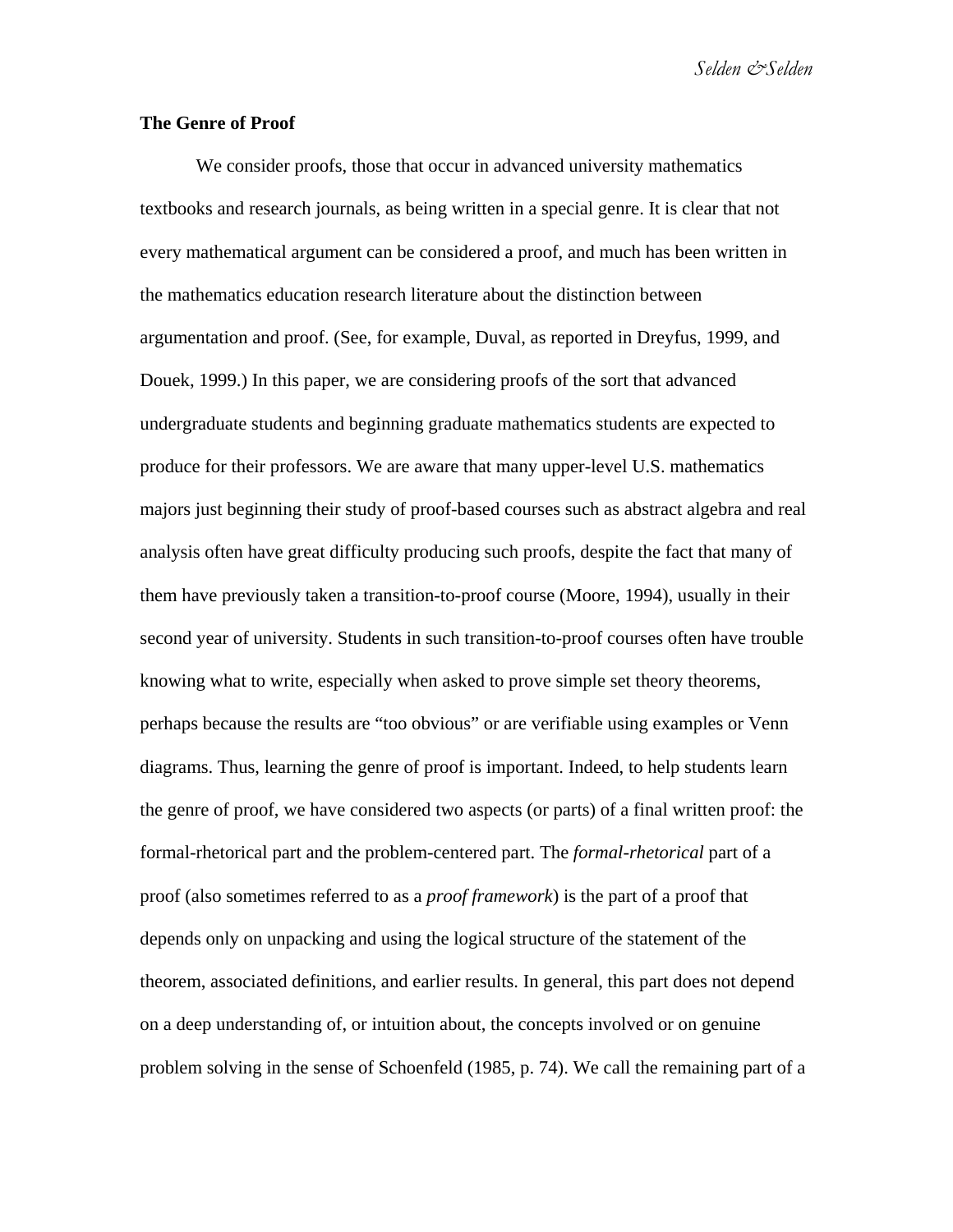proof the *problem-centered* part. It is the part that *does* depend on genuine mathematical problem solving, intuition, and a deeper understanding of the concepts involved. (See Selden & Selden, 2009).

A sample proof framework is given below for a proof of the following theorem: If f and g are real valued functions of a real variable continuous at a, then  $f + g$  is continuous at a.

Proof. Let f and g be functions and suppose they are continuous at a. Suppose  $\varepsilon$ is a number > 0. Because f is continuous, there is a  $\delta_f > 0$  so that for all x, if  $|x - a| < \delta_f$ , then  $| f(x) - f(a) | <$  Also because g is continuous, there is a  $\delta_g > 0$  so that for all x, if  $|x - a| < \delta_g$ , then

 $| g(x) - g(a) |$  < \_\_\_\_\_\_. Let  $\delta =$  \_\_\_\_\_. Note that  $\delta > 0$ . Let x be a number. Suppose that  $|x - a| < \delta$ . Then  $|f(x) + g(x) - (f(a) + g(a))| = ... < \varepsilon$ . Thus,  $|f(x) + g(a)|$  $g(x) - ( f(a) + g(a) ) \mid < \varepsilon$ . Therefore  $f + g$  is continuous at a.

The problem-centered part of the proof consists of cleverly filling in the blanks using, for example  $\frac{\epsilon}{2}$ , minimum, and the triangle inequality. This is not to say that filling in the blanks is easy. Indeed it can be very difficult for an individual with little or no experience with such real analysis proofs.

Being able to write a proof framework can be very helpful for students because it not only improves their proof writing, bringing it in line with accepted community norms, but also because it can reveal the nature of the problem(s) to be solved. Having once learned to write a number of proof frameworks, students can then concentrate their creative energies on solving the actual mathematical problems involved. In addition, for students, writing the formal-rhetorical part of a proof, and whatever else they can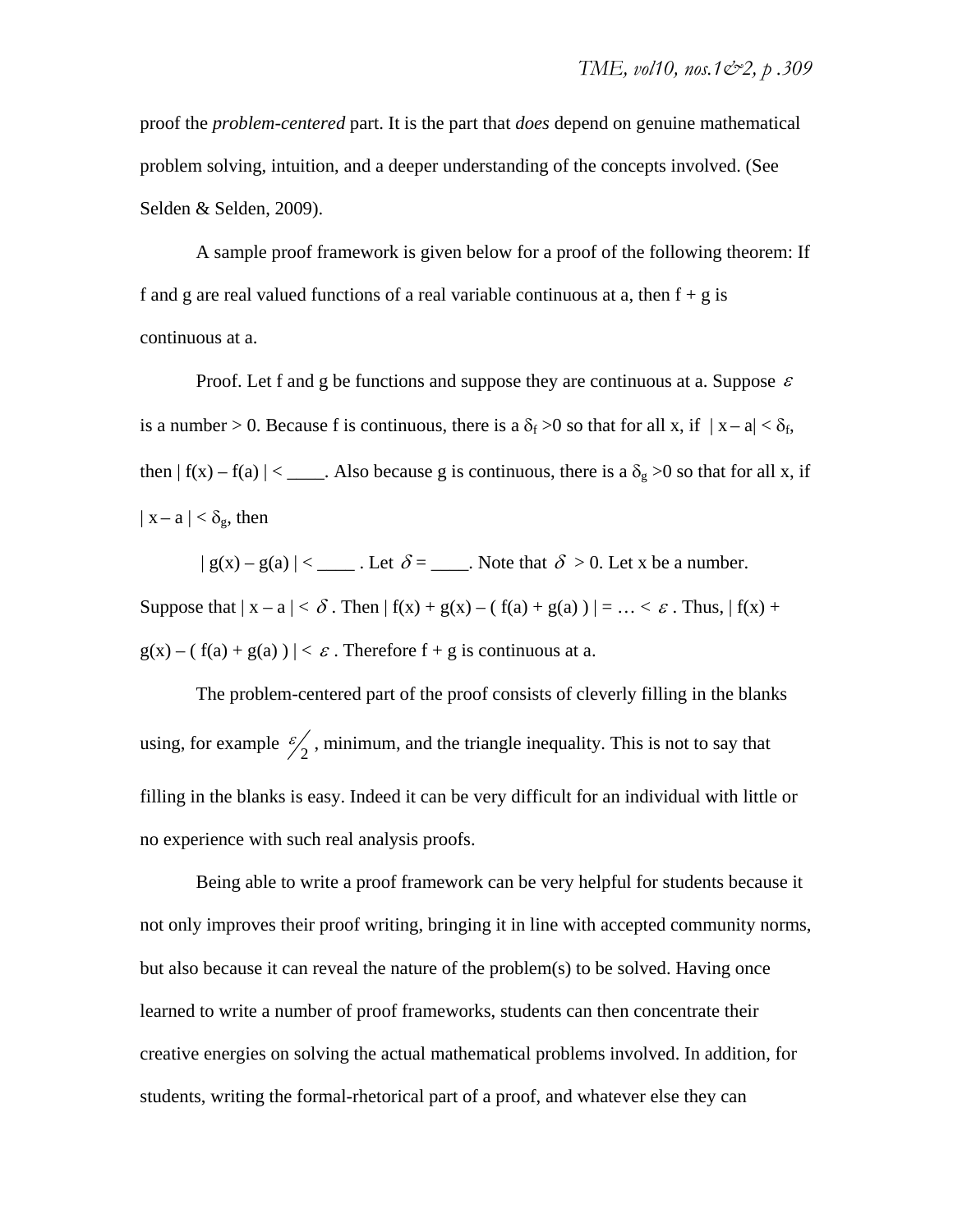*Selden &Selden* 

regarding the actual problem(s) to be solved, can enable their university mathematics teachers to give more helpful and targeted criticism and advice.

### **The Close Relationship Between Problem Solving and Proving**

A number of authors have remarked on the close relationship between problem solving and proving (e.g., Furinghetti & Morselli, 2009; Mamona-Downs & Downs, 2009; Moore, 1994), and our division of proofs into their formal-rhetorical and problemcentered parts (described above) can make this explicit for students. However, having good ideas for how to solve the problem-centered part of a proof is not equivalent to having a proof. Mamona-Downs and Downs (2009) have given university students informal arguments suggesting a way to solve tasks and asked them to convert those arguments into acceptable mathematical form. They concluded that "proof production [from an intuitively developed argument] can involve significant problem solving aspects. … A particularly frustrating circumstance for a student is when he/she can 'see' a reason why a mathematical proposition is true, but lacks the means to express it as an explicit [mathematical] argument. " Thus, there are actually two distinct kinds of problem solving that can occur during proof construction, namely, solving the actual mathematical problem(s) that enable one to get from the given hypotheses to the given conclusion, and converting one's (informal) solution into acceptable mathematical form. Neither of these problem-solving tasks is easy and students may require instruction and practice with each. How informal arguments are converted into acceptable mathematical form has been very little researched.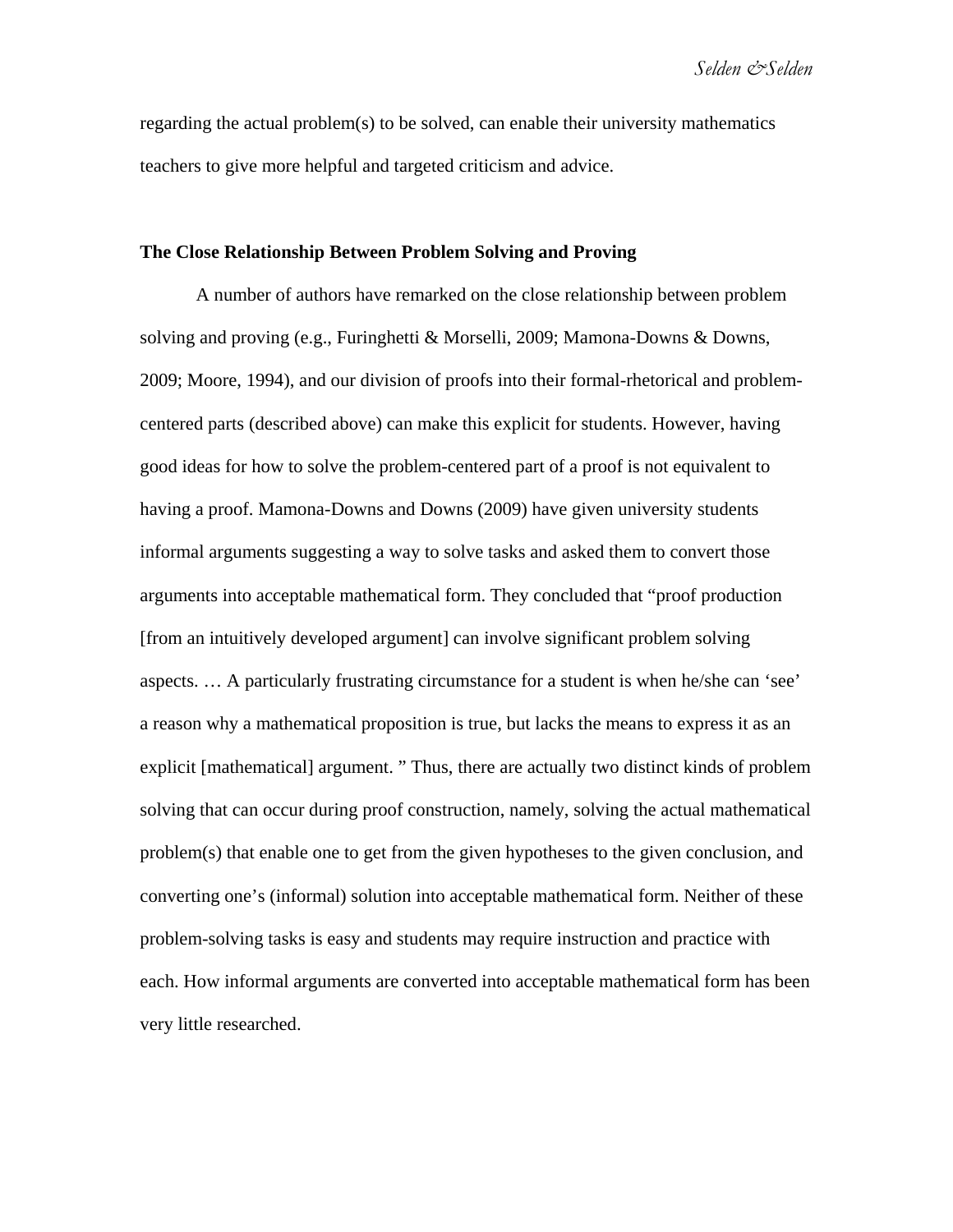solving) can be converted rather seamlessly into a written proof that is acceptable to the mathematical community. Boero, Douek, Morselli, and Pedemonte (2010, p. 183) suggested that "in some cases this [problem-solving] argumentation can be exploited by the student in the construction of a proof by organizing some of the previously produced arguments into a logical chain," and in such situations, writing proofs is easier for students. They refer to this situation as one of structural *cognitive unity*. Sometimes one's informal argumentation (developed during one's initial problem

mathematics students. They find the following theorem comparatively easy to prove: *If g* is a function continuous at a and f is a function continuous at  $g(a)$ , then  $f \circ g$  is *continuous at a*. We conjecture that, if they think of an "appropriate representation," (see Figure 1), they can sketch an epsilon neighborhood of  $f(g(a))$ , and invoking the continuity of f, "pull it back" to a delta neighborhood of  $g(a)$ . Then they can use that delta,  $\delta_g$ , as a new epsilon in applying the continuity of *g* to arrive at the needed final delta,  $\delta_f$ . We have experienced such structural cognitive unity with beginning graduate d<br>.<br>.

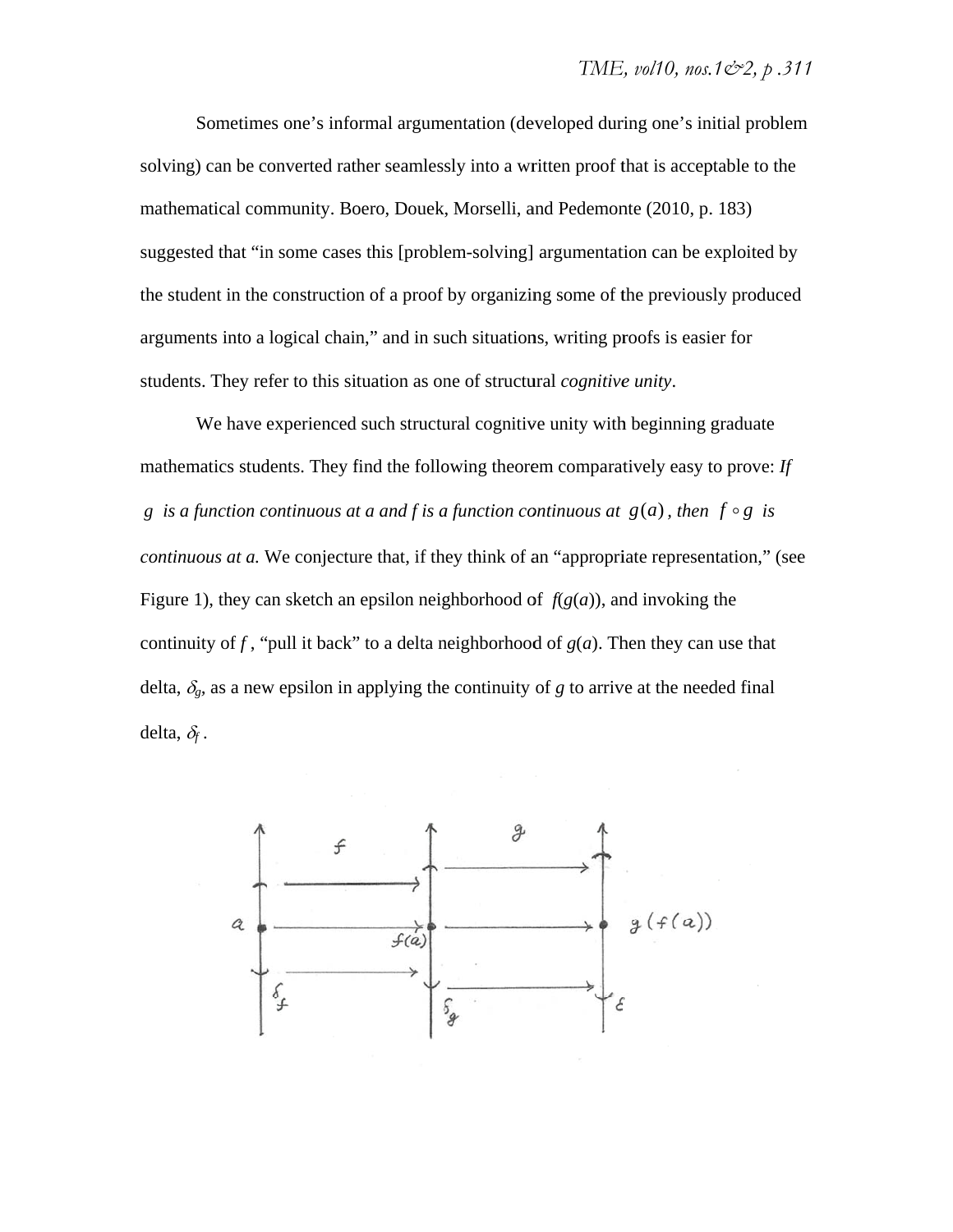Figure 1. A "picture" of  $g \circ f$  with the epsilon and delta neighborhoods indicated.

However, the theorem whose proof framework was illustrated above, namely, *If f and g are real valued functions of a real variable continuous at a, then f + g is continuous at a*, and whose proof involves using minimum and the triangle inequality cannot be easily obtained from informal intuitive argumentation about adding together the ordinates of the Cartesian graphs of *f* and *g*.

# **The Importance of Problem Reformulation and Selection of Appropriate Representations**

A number of researchers (e.g., Boero, 2001; Gholamazad, Liljedahl & Zazkis, 2003; Zazkis & Liljedahl, 2004) have noted that reformulating a problem by making an appropriate choice of representation is often useful, sometimes even necessary, to make progress. Furinghetti and Morselli (2009) reported the unsuccessful problem-solving behavior of two fourth-year Italian university mathematics education students during attempts to prove that *The sum of two numbers that are prime to one another is prime to each of the addends*. One student, with the pseudonym Flower, after some initial panic and working with examples, succeeded in producing a potentially helpful representation (using the Prime Factorization Theorem), but could not exploit it. The other student, with the pseudonym Booh, first chose the representation of Least Common Multiple that "synthesizes [captures the essence of] the property, but doesn't allow algebraic manipulation … being non-transparent" and realized that it was "without future." So he considered another representation (also using the Prime Factorization Theorem), but also could not exploit it. In a separate earlier paper, Furinghetti & Moriselli (2007) reported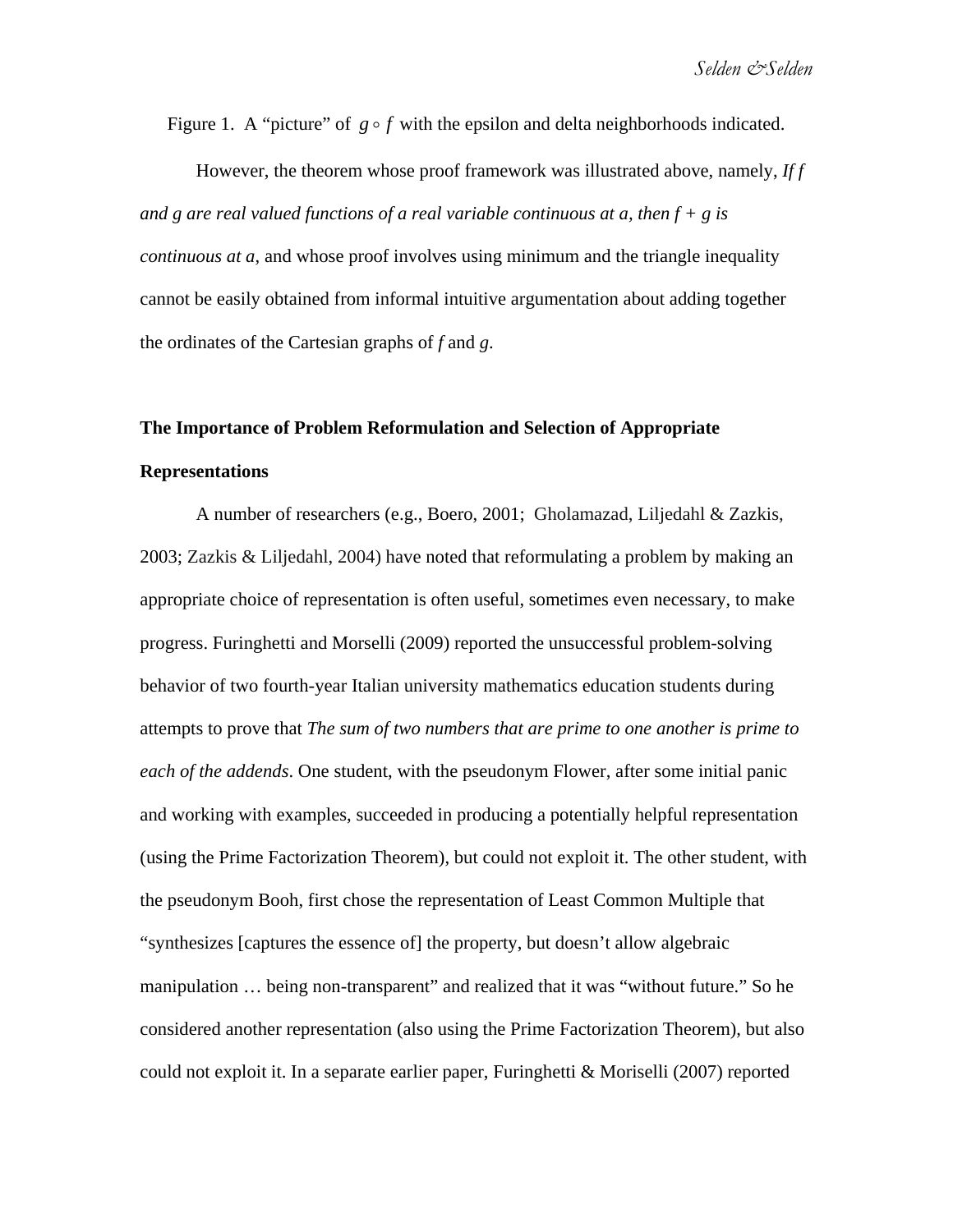the unconventional, metaphorical thinking of another student who chose to think of, and draw, a frog jumping from stop to stop (i.e., from integer to integer on the number line) and successfully proved the same theorem. They noted that "The choice of the representation … may foster or hinder transformational and anticipatory thinking, which are two key issues in the proving process" (Furinghetti & Morselli, 2009, p. 74).

Concepts can have several (easily manipulated) symbolic representations or none at all. For example, prime numbers have no such representation; they are sometimes defined as those positive integers having exactly two factors or being divisible only by 1 and themselves. It has been argued that the lack of an (easily manipulated) symbolic representation makes understanding prime numbers especially difficult, in particular, for preservice teachers (Zazkis & Liljedahl, 2004).

Symbolic representations can make certain features transparent and others opaque.4 For example, if one wants to prove a multiplicative property of complex numbers, it is often better to use the representation  $re^{i\theta}$ , rather than  $x + iy$ , and if one wants to prove certain results in linear algebra, it may be better to use linear transformations, *T*, rather than matrices. Students often lack the experience to know when a given representation is likely to be useful. More research is needed on the effect of one's choice of representation(s) on successful problem-solving behavior.

## **How Mathematicians Solve Problems**

<sup>&</sup>lt;sup>4</sup> For example, representing 784 as 28<sup>2</sup> makes the property of being a perfect square transparent and the property of being divisible by 98 opaque. For more details, see Zazkis and Liljedahl (2004, pp. 165-166).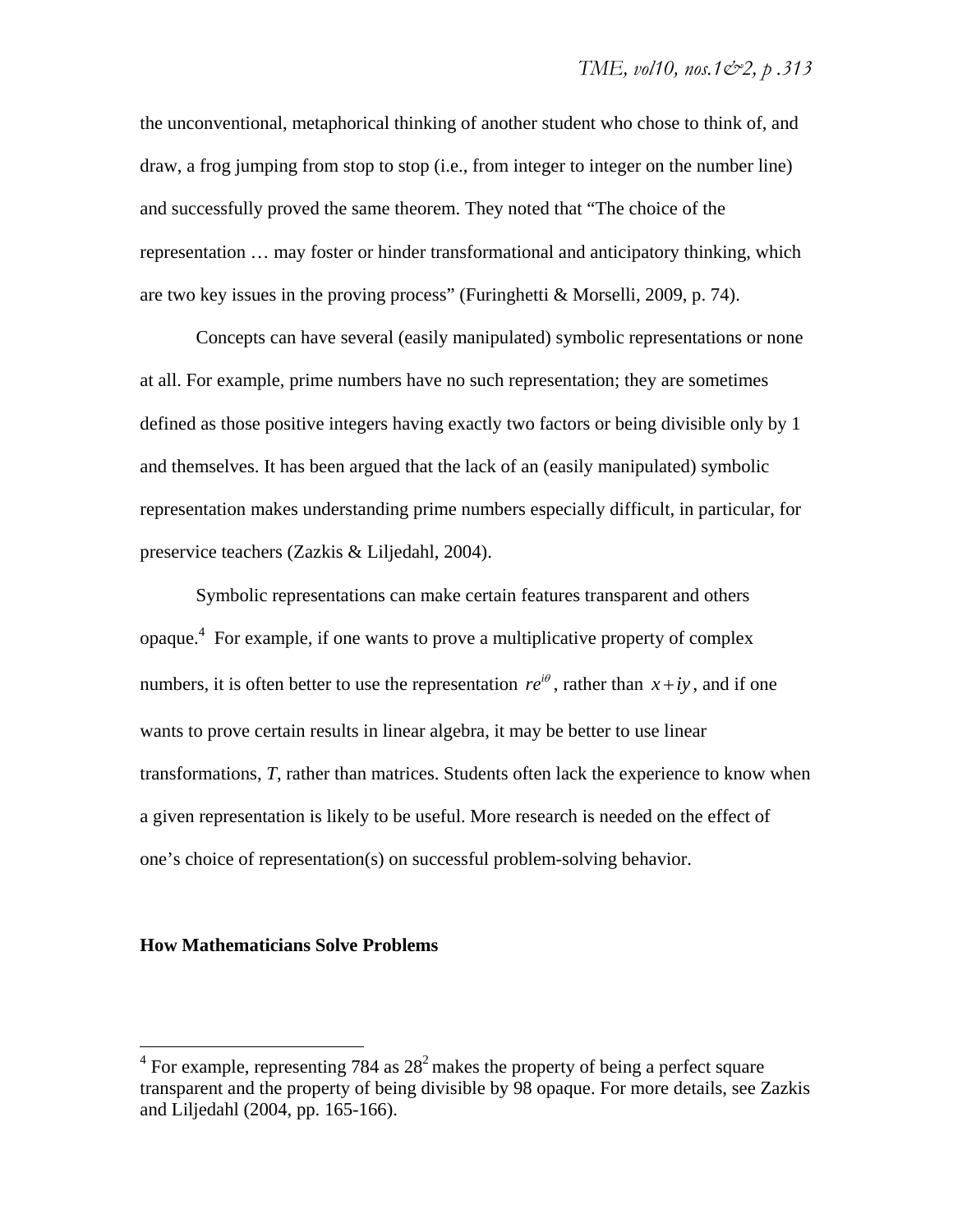It would be very informative to have research on how advanced university mathematics students or mathematicians actually construct proofs in real time, but such a study has not yet been conducted. However, there is research on how mathematicians solve mathematical problems of various kinds: Carlson and Bloom (2005) investigated how mathematicians manage their well-connected conceptual knowledge and make decisions during problem solving; DeFranco (1996) replicated Schoenfeld's work on the use of resources, heuristics, control, and beliefs with mathematicians; and Stylianou (2002) investigated how mathematicians use diagrams in problem solving.

However, the problems given to the mathematicians in these studies were not the sort encountered by advanced undergraduate or graduate mathematics students when constructing proofs for their courses or by professors when conducting research. For example, one problem whose solution Carlson and Bloom (2005, p. 55) discussed at length was: *A square piece of paper ABDC is white on the front side and black on the back side and has an area of 3 square inches. Corner A is folded over to point A' which lies on the diagonal AC such that the total visible area is ½ white and ½ black. How far is A' from the fold line?* One problem used by DeFranco (p. 212) was: *In how many ways can you change one-half dollar?*

Still some of the results are interesting, so we briefly recall them here. Based on interviews with 12 mathematicians, Carlson and Bloom (2005) developed a "problem solving framework" that has four phases (orientation, planning, executing, and checking). As part of the planning phase, there was a *conjecture-imagine-evaluate* sub-cycle, in which the mathematicians typically imagined a hypothetical solution approach, followed by "playing out" and evaluating whether that approach was viable. If it was not viable,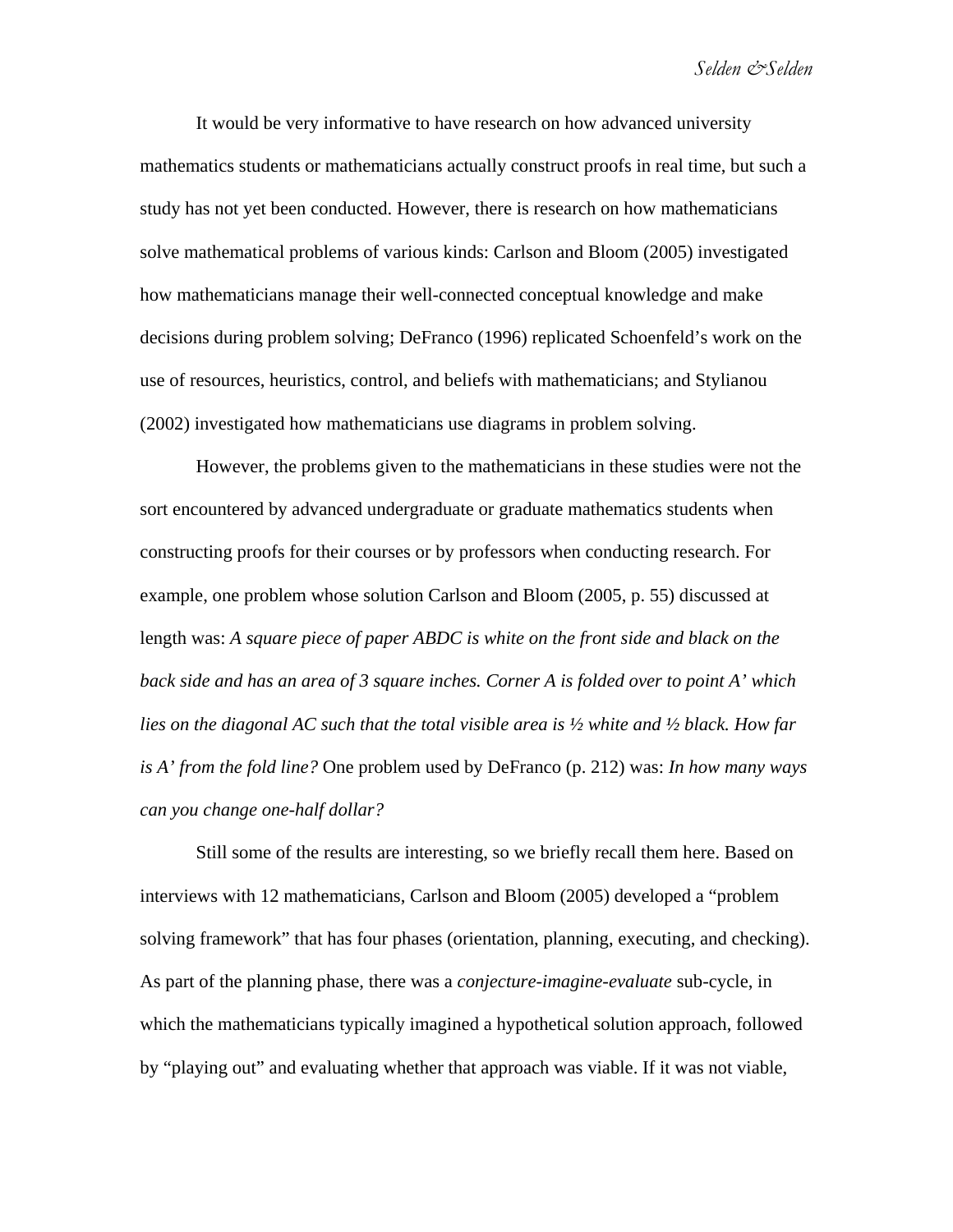the *conjecture-imagine-evaluate* sub-cycle was repeated until a viable solution path was identified. Carlson and Bloom (2005, p. 45) stated, "The effectiveness of the mathematicians in making intelligent decisions that led down productive paths appeared to stem from their ability to draw on a large reservoir of well-connected knowledge, heuristics, and facts, as well as their ability to manage their emotional responses."

DeFranco (1996) studied the problem-solving behaviors of eight research mathematicians who had achieved national or international recognition in the mathematics community (e.g., had altogether 12 honorary degrees and had been awarded prizes such as the National Medal of Science) and eight who had not achieved such recognition, but had published from three to 52 articles. He concluded that the former were problem-solving experts, as well as content experts, and had superior metacognitve skills, whereas the latter were content experts with only modest problem-solving skills.

Stylianou (2002) was interested in the interplay between visualization and analytical thinking and asked mathematicians the following problem: *Given a right circular cylinder cut at an angle* (shown in her accompanying diagram), *describe the resulting truncated cylinder's net, that is, the "unrolled" truncated cylinder.* She observed that the "mathematicians consistently attempted to infer additional consequences from their visual action. Each time a mathematician either constructed a new diagram or modified a previously constructed one, he took a few seconds to 'extract' any additional information . . . and to understand any possible implications."

In addition, there have been studies (e.g., Burton, 1999) that have included the reflections of mathematicians upon their own ways of working; however, these are often too general to be useful for an in-depth understanding of problem solving or for obtaining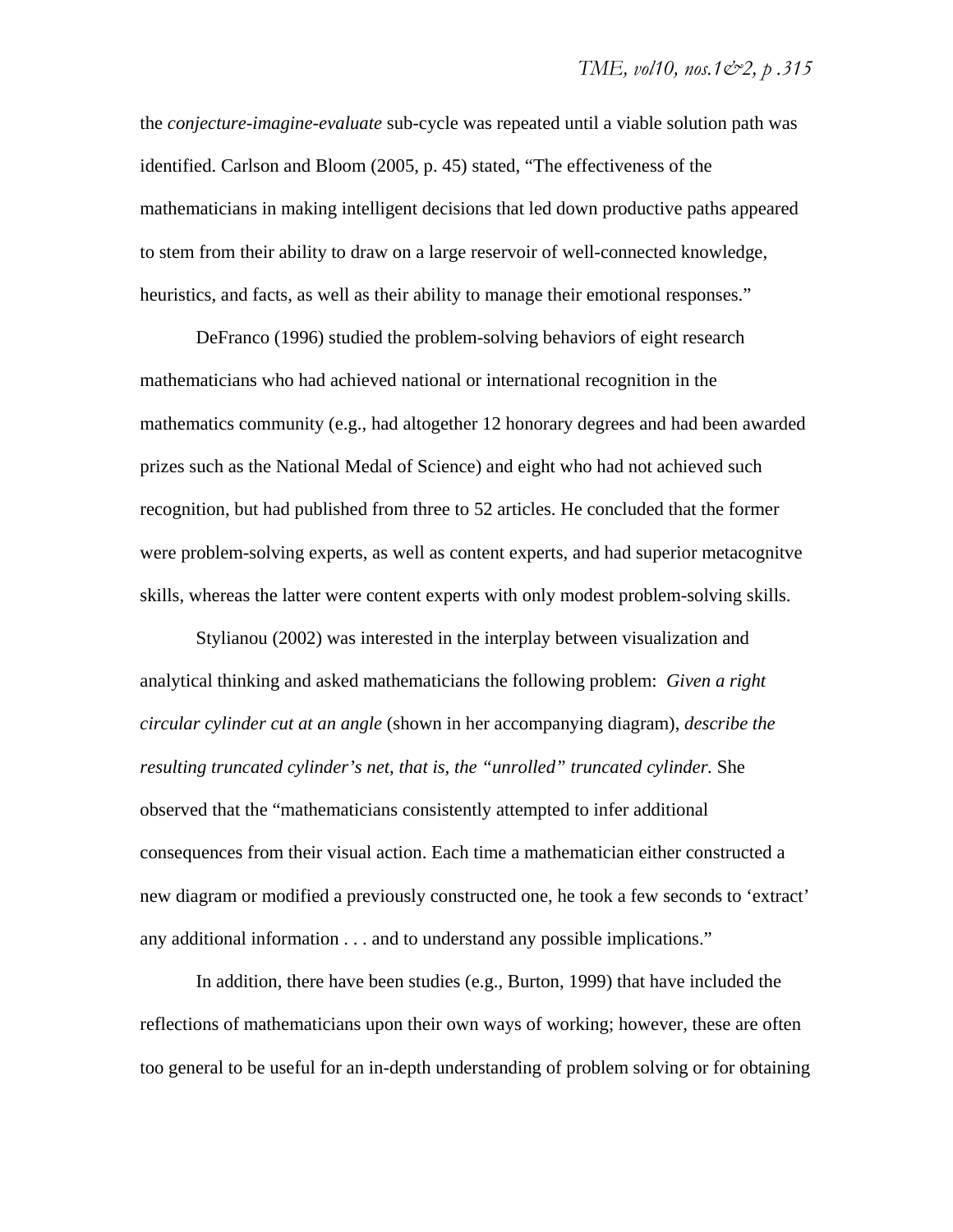suggestions for teaching. For example, Burton (1999) found some of the mathematicians likened problem solving and research to working on jigsaw puzzles or to climbing mountains.

## **The Role of Affect in Proving and Problem Solving**

While strong affect can play both a positive and a negative role during proving and problem solving, more research is needed on the role of various kinds of affect from beliefs and attitudes to emotions and feelings. Furinghetti and Morselli (2009, p. 82) considered how negative affective factors influenced the problem-solving behavior of their two unsuccessful students. They noted that Flower panicked immediately after reading the statement of the theorem writing, "Help! I'm not familiar with prime numbers!" Later, after constructing some examples, Flower wrote, "Help! I cannot do it, I do not see anything. Deepest darkness." Then when she came up with the prime factorizations, Flower apparently expected to "conclude the proving process in an almost automatic way … [without] the possibility of dead ends and failures," illustrating that beliefs and expectations are also important factors influencing problem-solving outcomes.

In their study of mathematicians' problem solving, Carlson and Bloom (2005) concluded, "The effectiveness of the mathematicians … appeared to stem from their ability to draw on a large reservoir of well-connected knowledge, heuristics, and facts, as well as their *ability to manage their emotional responses* [italics ours]." In a study of non-routine problem solving, McLeod, Metzger, and Craviotto (1989) found that both experts (research mathematicians) and novices (undergraduates enrolled in college-level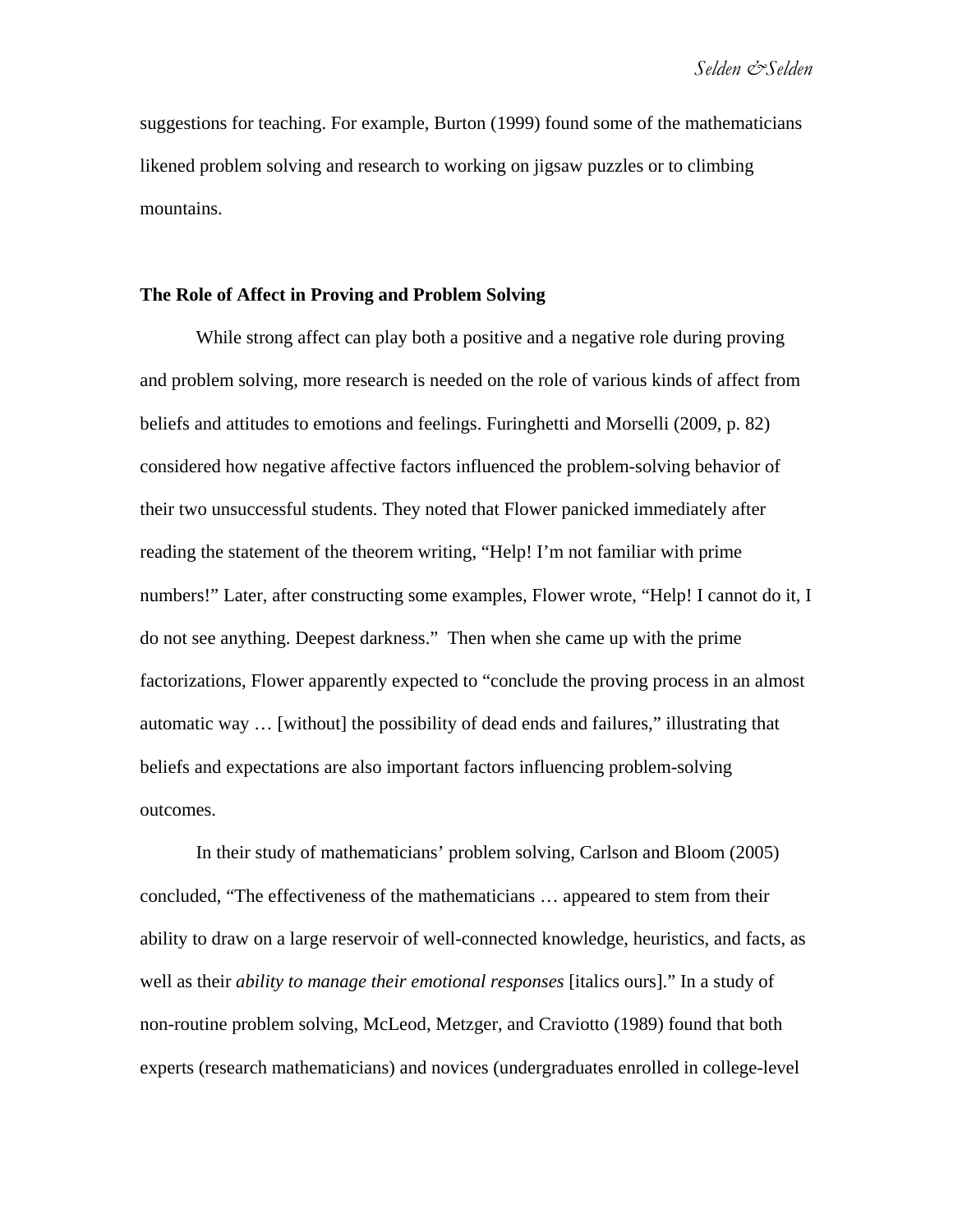mathematics courses), when given different experience appropriate problems, reported having similar intense emotional reactions such as frustration, aggravation, and disappointment, but the experts were better able to control them.

DeBellis and Goldin (1997, 2006) have considered affect (i.e., values, beliefs, attitudes, and emotions) as an internal representational system that is not merely auxiliary to cognition, but as "a highly structured system that encodes information, interacting fundamentally – and reciprocally – with cognition." They have introduced the construct of *meta-affect*, by which they mean not only affect about affect, but also cognition that acts to monitor and direct one's emotional feelings. They also suggested that one might characterize individuals' *affective competencies*, such as the ability to act on curiosity or to see frustrations as a signal to modify strategy, but did not suggest how to do so.

In addition, we see nonemotional cognitive feelings of appropriateness and of rightness or wrongness as giving direction to one's problem-solving efforts. As Mangan (2001, Section 6, Paragraph 3) said, "In trying to solve, say, a demanding math problem, [a feeling of] rightness/wrongness gives us a sense of more or less promising directions long before we have the actual solution in hand." Below we give the example of Mary, a returning graduate student, who did not get a feeling of appropriateness with regard to using fixed, but arbitrary elements in her real analysis proofs for at least half a semester.

Also there have been working groups on affect and mathematical thinking at several recent CERME conferences,<sup>5</sup> but the discussions there seem to have been mainly concerned with methodological issues and such topics as changing teachers' and students' motivation and attitudes towards mathematics. Still we feel that the interplay

1

<sup>&</sup>lt;sup>5</sup> CERME is the Congress of the European Society for Research in Mathematics Education, many of whose Proceedings are available online.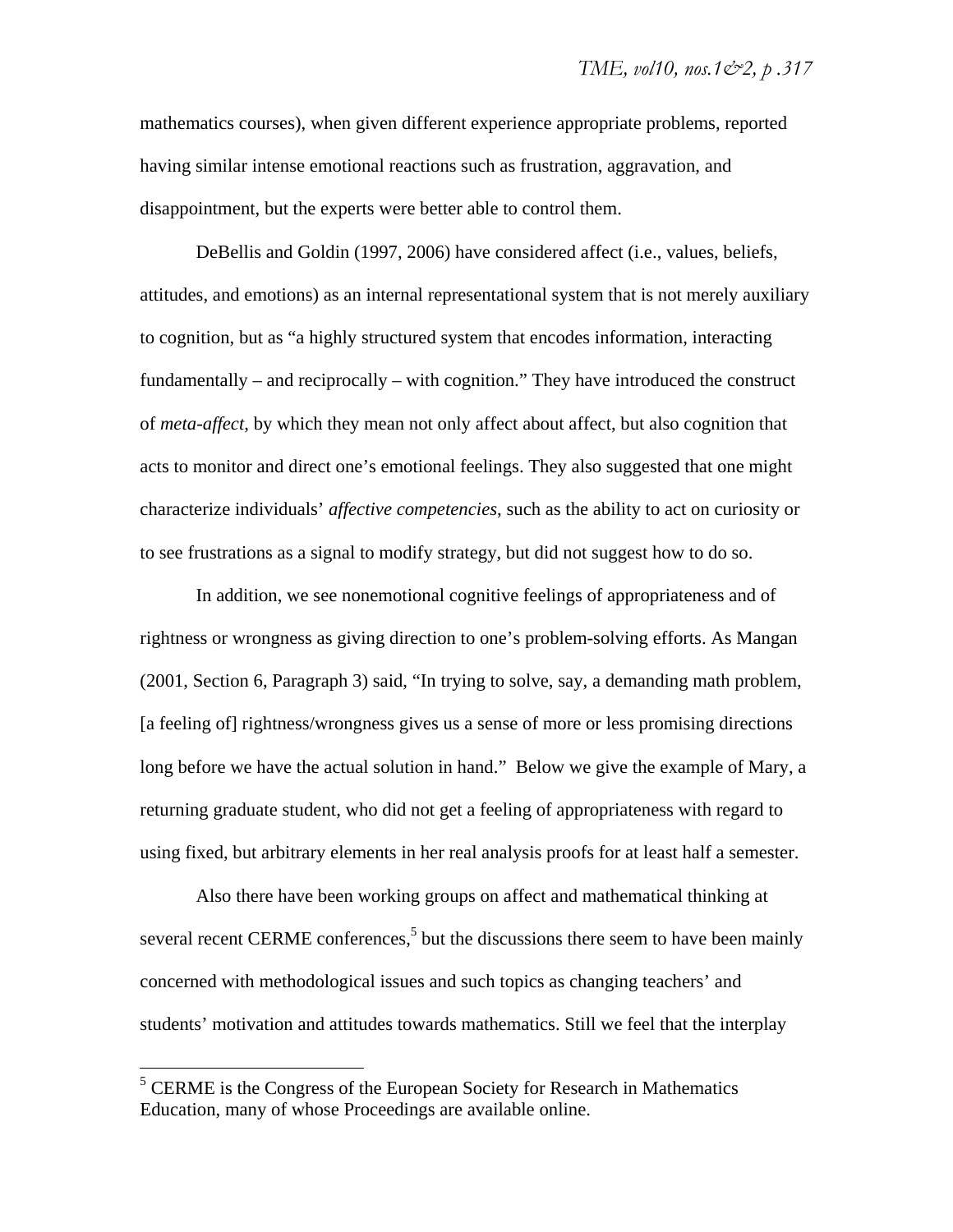between cognition and affect during problem solving and proving needs further investigation.

#### **How University Mathematics Students Prove Theorems**

Much of the research on university students' proving has been concerned with difficulties they encounter or competencies needed. These include the use of logic, especially quantifiers (Dubinsky & Yiparaki, 2000; Epp, 2009; Selden & Selden, 1995); the necessity to employ formal definitions (Edwards  $\&$  Ward, 2004); the need for a repertoire of examples, counterexample, and nonexamples (Dahlberg & Housman, 1997); the requirement for a deep understanding of the concepts and theorems involved (Weber, 2001); the need for strategic knowledge of which theorems are important (Weber, 2001), the selection of appropriate representations (Kaput, 1991); and the importance of being to be able to validate (i.e., read and check) one's own and others' proofs for correctness (Selden & Selden, 2003).

## **Teaching Proving to University Mathematics Students**

For several years, we have been developing methods for teaching proof construction to advanced undergraduate and beginning graduate mathematics students. We have developed an inquiry-based Modified Moore Method course (Mahavier, 1999; Coppin, Mahavier, May, & Parker, 2009) for advanced undergraduate and beginning graduate mathematics students who need help with proving (hereafter referred to as the "proofs course" and described in Selden, McKee, & Selden, 2010) and a voluntary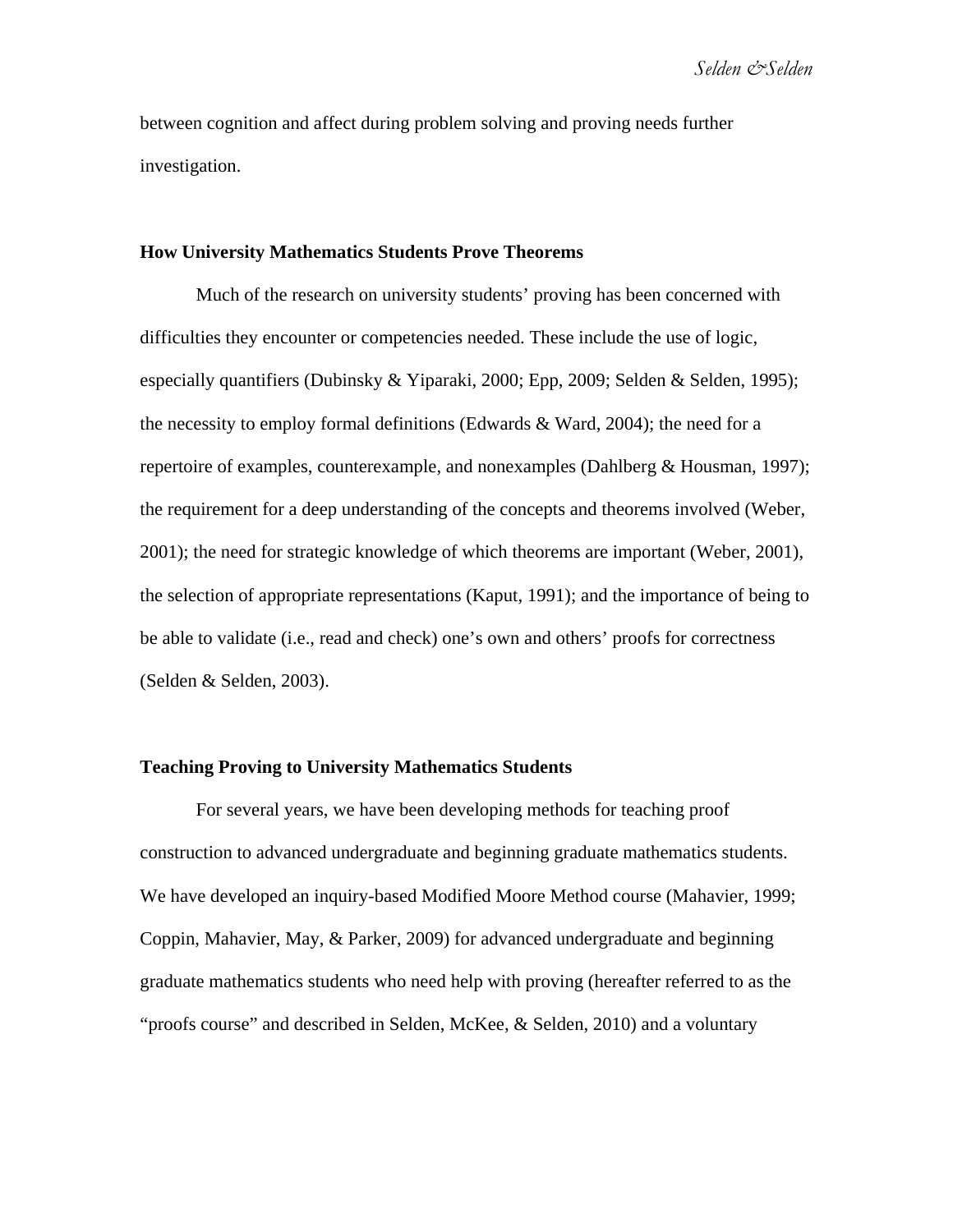proving supplement for undergraduate real analysis (hereafter referred to as the "supplement" and described in McKee, Savic, Selden, & Selden, 2010).

In the proofs course, the students are given self-contained notes consisting of statements of theorems, definitions, and requests for examples, but no proofs. The students construct their proofs at home and present them in class. The proofs are then critiqued, sometimes extensively, and additionally suggestions for improvements in the notation used and the style of writing are given. There are no formal lectures, and all comments and conversations are based solely on students' work. The specific topics covered are of less importance than giving students opportunities to experience as many different kinds of proofs as possible so we select theorems from sets, functions, real analysis, semigroups, and topology.

We have developed some theoretical underpinnings for the two courses. One such theoretical underpinning involves having students develop a proof framework first in order to reveal the mathematical problem(s) to be solved. (See the above description in "The Genre of Proof" section.) While students with little experience in proof writing, at first can find constructing a proof framework to be a problem of moderate difficulty, eventually through practice, writing a proof framework can become routine or very routine.

In addition, our proofs course notes are constructed to give students opportunities to prove theorems that are successively more non-routine. But non-routineness is not unidimensional; it is not simply a matter of whether the students have seen the concepts before or have the necessary factual knowledge but cannot bring it to mind (as was the case for the students in our calculus studies). In our proofs course notes we have "built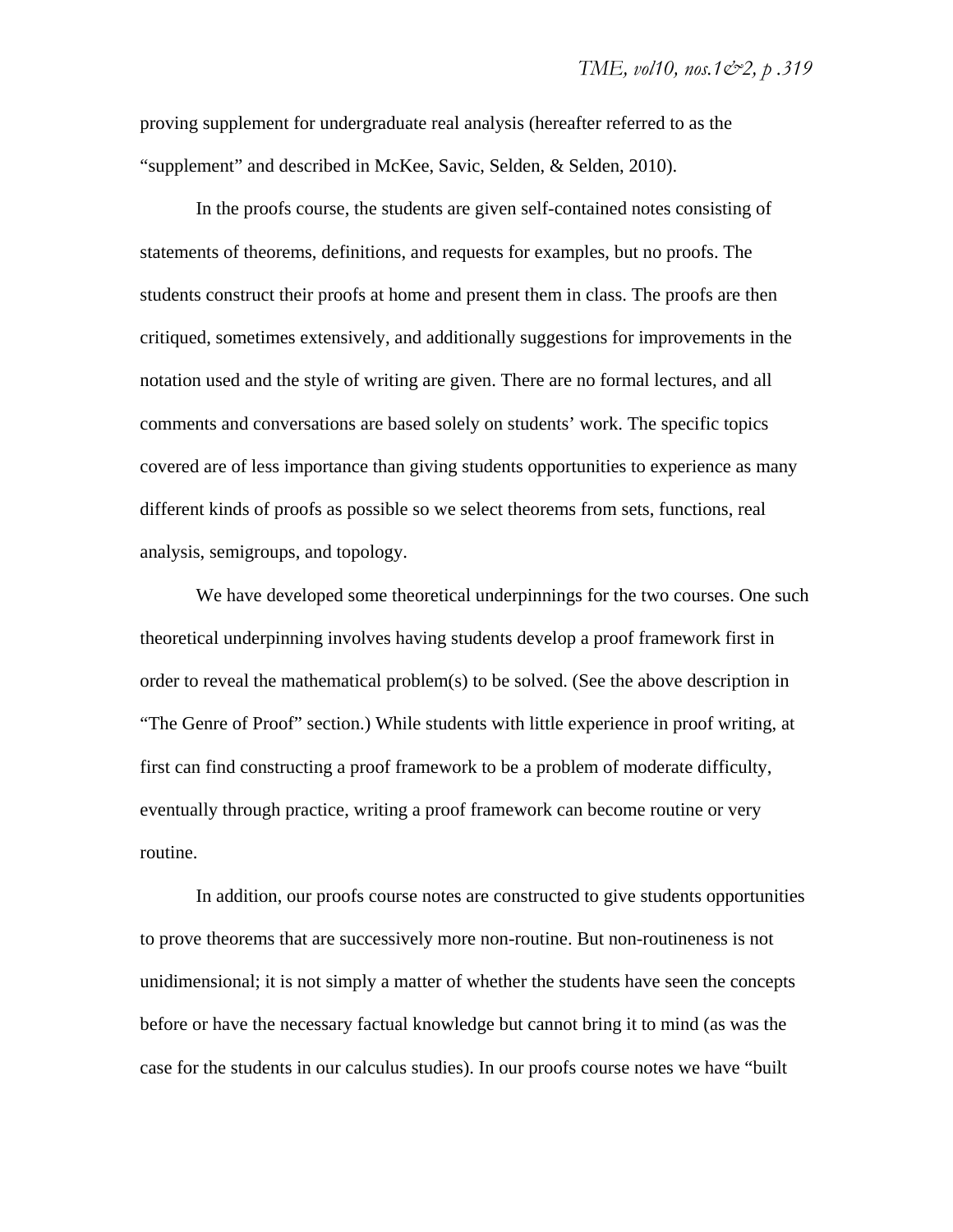in" non-routine theorems, which we refer to as theorems of Types 1, 2, and 3. *Type 1 theorems* have proofs that can depend on a previous result in the notes. These theorems are included to encourage students to look for helpful previous results, as we have found that students often attempt to prove theorems directly from the definitions without recourse to previous results. *Type 2 theorems* require formulating and proving a lemma not in the notes, but one that is relatively easy to notice, formulate, and prove, whereas *Type 3 theorems* require formulating and proving a lemma not in the notes, but one that is hard to notice, formulate, and prove. An example of a Type 3 theorem is: *A communtative semigroup S with no proper ideals is a group*, given after a brief introduction to the ideas of semigroup and ideals thereof. What is needed for a proof of this theorem is the observation that  $aS$  is an ideal and hence  $aS=S$ . (This is the first lemma needed.) This is followed by the nontrivial observation that  $aS=S$  implies that equations of the form  $ax=b$ are solvable for any *b* in *S*. Using some clever instantiations of this equation, one can obtain an identity and inverses, and hence, conclude *S* is a group. To date only two students have been able to produce a proof without help or hints, and several mathematics faculty (whose speciality is not semigroups) have found that proving this theorem takes time and a certain amount of reformulation. This convinces us that this theorem can be considered at least moderately non-routine. More research is needed on what makes a problem non-routine (for an individual or a class), that is, what are the various dimensions or characteristics contributing to non-routineness.

## *The Co-construction of Proofs in the Supplement*

We have implemented this method three times to date in small (at most 10 students) supplementary voluntary proving classes for real analysis. The supplement is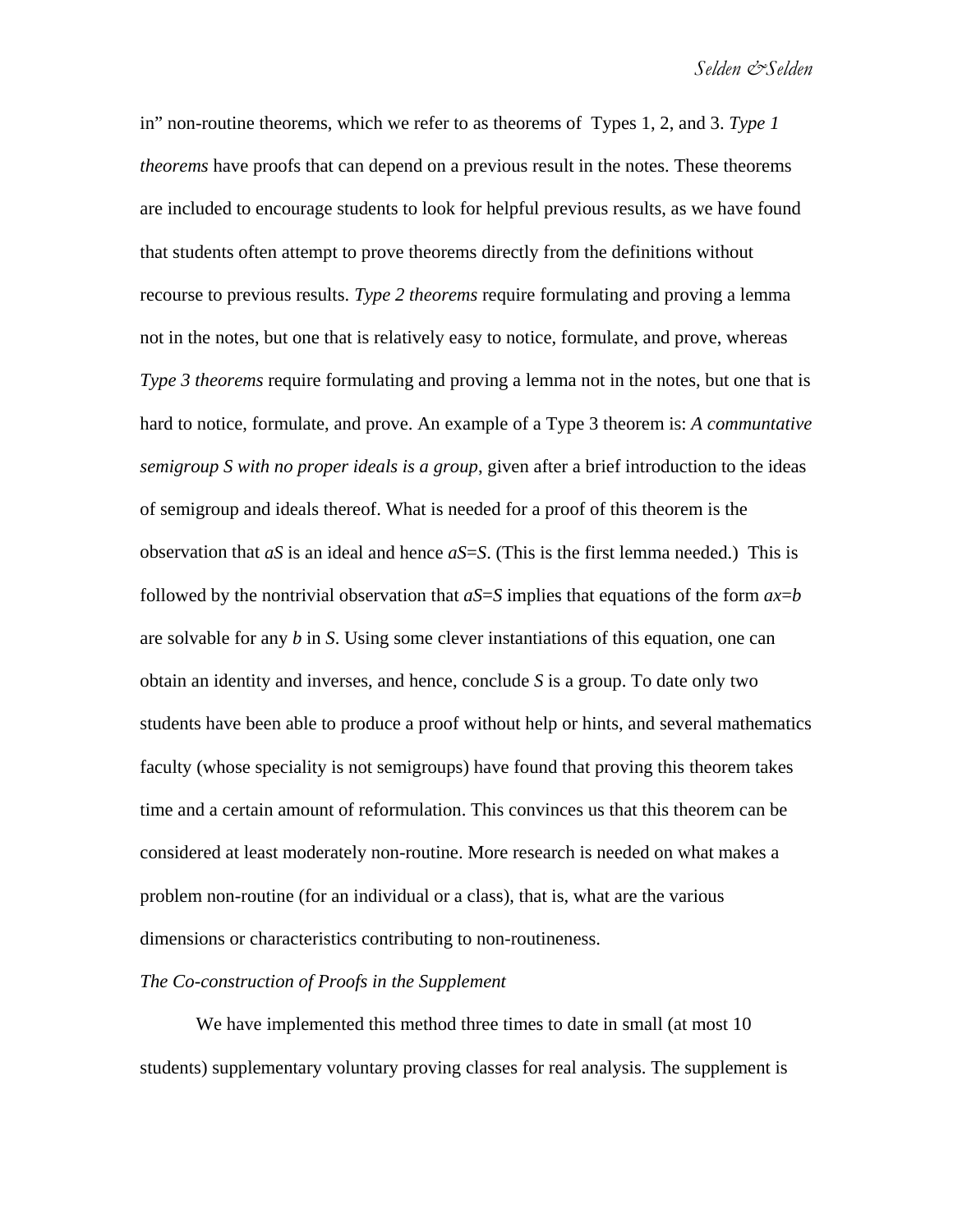intended for students who feel unsure of how to proceed in constructing real analysis proofs. At the beginning of a supplement class period, the statement of a theorem entirely new to them, but similar to a theorem assigned for homework, but not a template theorem, is written on the board. The students themselves, or one of us if need be, offer suggestions about what to do, beginning with the construction of a proof framework. For each suggested action, such as writing up the hypotheses or an appropriate definition, drawing a sketch, or introducing cases, one student is asked to carry out the action at the blackboard. The intention is that all students reflect on the actions and later perform similar actions autonomously on their assigned homework (McKee, Savic, Selden, & Selden, 2010).

For example, if the students are to prove a sequence  $\{a_n\}_{n=1}^{\infty}$  converges to A, they would typically begin by writing the hypotheses, leave a space, and write the conclusion. After unpacking the conclusion, they would write "Let  $\varepsilon > 0$ " immediately after the hypotheses, leave a space for the determination of *N*, write "Let  $n \ge N$ ", leave another space, and finally write "Then  $| a_n - A | \leq \varepsilon$ " prior to the conclusion at the bottom of their nascent proof. This would conclude the construction of a proof framework and bring them to the problem-centered part of the proof (Selden & Selden, 2009), where some "exploration" or "brainstorming" on the side board would ensue. The entire coconstruction process, and accompanying discussions, is a slow one – so slow that only one theorem can be proved and discussed in detail in a 75-minute class period. More research is needed on how to foster such mathematical "exploration" and "brainstorming."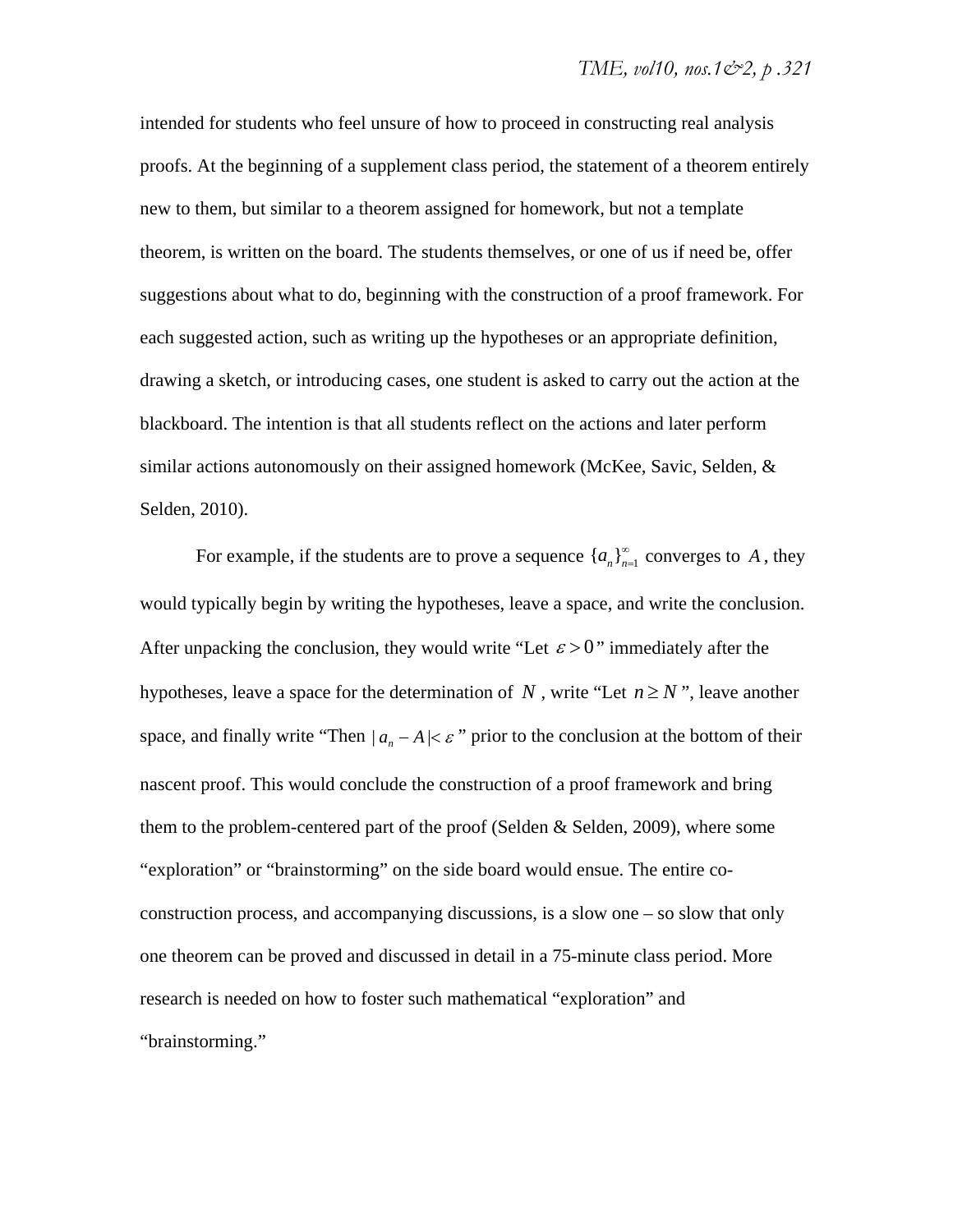*Selden &Selden* 

## **Theoretical Underpinnings: Actions and Behavioral Schemas**

#### *Actions in the Proving Process*

We see proving as an activity, that is, as a sequence of actions, that are either physical (such as writing or drawing) or mental (such as attempting to recall a definition or theorem). Each action is paired with, and is a response to, a situation in a partly completed proof. By a situation we mean a reasoner's inner, or interpreted, situation as opposed to an outer situation that may be visible to an observer. Although we are referring to a person's inner situation, we have found in teaching that we can often gauge approximately what the inner situation is from the outer, observable, situation and the ensuing action. For example, below we will interpret Sofia's staring blankly at the blackboard during tutoring sessions as the situation of not knowing what to do next.

If a person engages in proving several theorems, then he or she is likely to experience a number of similar situations yielding similar actions. The first such situation-action pair is likely to have a conscious warrant based on, say, heuristics, logic, strategy, or known mathematics. However with time and (sometimes considerable) repetition, the need for a conscious warrant may disappear. The situation may then become linked, in an automated way, to a tendency to carry out the corresponding action; and the individual will not be conscious of anything happening between the situation and the action. We see such automated situation-action pairs as persistent mental structures and have called the smallest of them *behavioral schemas* (Selden, McKee, & Selden, 2010; Selden & Selden, 2011)*.* By a small situation-action pair, we mean one that is not equivalent to any sequence of smaller such pairs. While the word "schema" has been used in several ways in the literature, we only mean such a persistent mental structure.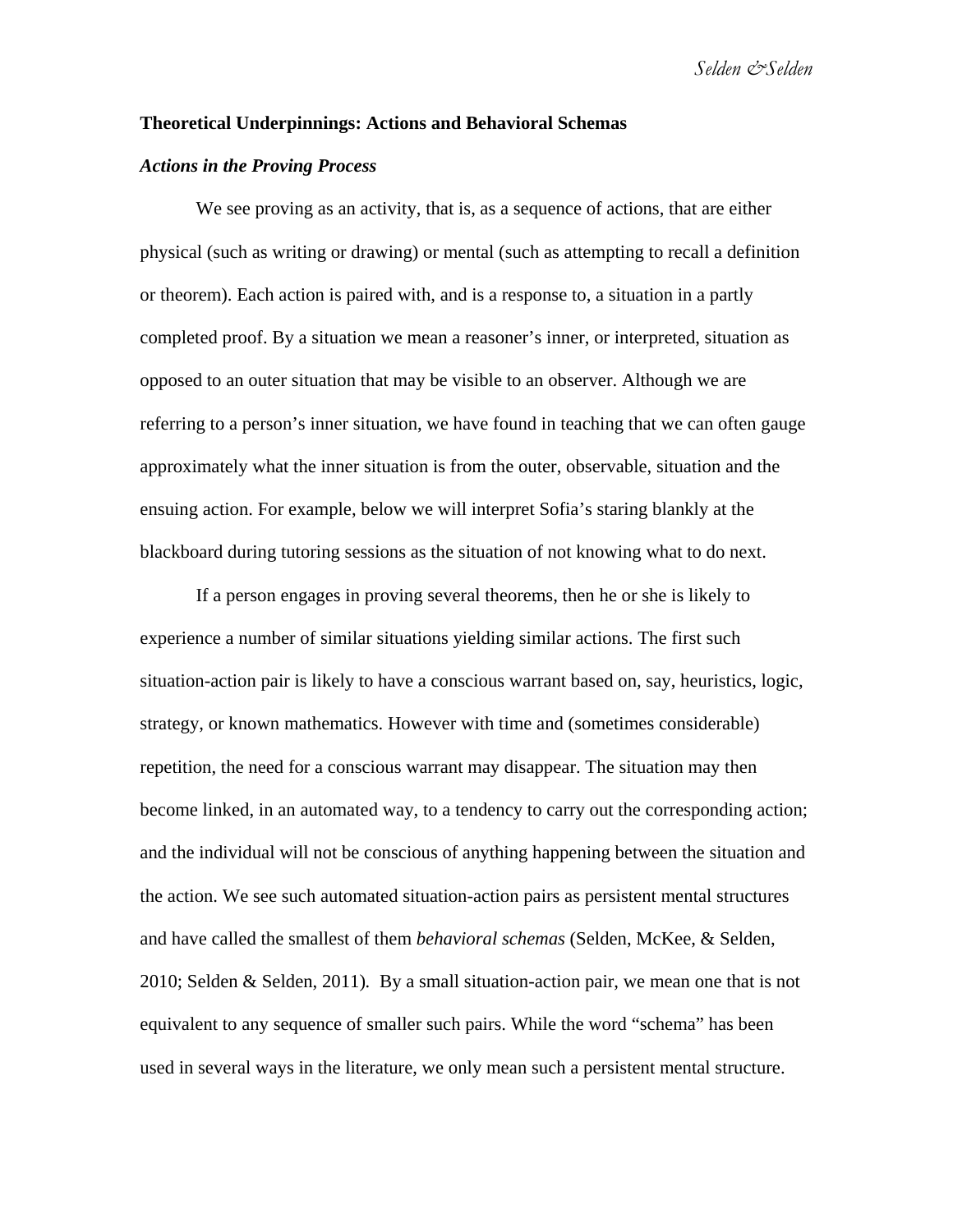## *Behavioral schemas*

The formation of behavioral schemas, whether beneficial or detrimental, requires the development of a way of recognizing particular kinds of situations, and in response, enacting particular kinds of actions. It is possible that neither the kind of situation nor the kind of action for a potential behavioral schema exists as a concept in the surrounding culture. In that case, constructing a behavioral schema entails noticing, either explicitly or implicitly, similarities among situations and among the corresponding actions, and eventually reifying these into what amounts to conceptions (usually without any need for formal designations).

## *Properties of Behavioral Schemas*

(1) Within very broad contextual considerations, behavioral schemas are immediately available. They do *not* normally have to be recalled, that is, searched for and brought to mind.

(2) Behavioral schemas operate outside of consciousness. A person is not aware of doing anything immediately prior to the resulting action – he/she just does it. Furthermore, the enactment of a behavioral schema that leads to an error is not under conscious control, and one should not expect that merely understanding the origin of the error would prevent its future occurrences.

(3) Behavioral schemas tend to produce immediate action, which may lead to subsequent action. One becomes conscious of the action resulting from a behavioral schema as it occurs or immediately after it occurs.

(4) A behavioral schema that would produce a particular action cannot pass that information, outside of consciousness, to be acted on by another behavioral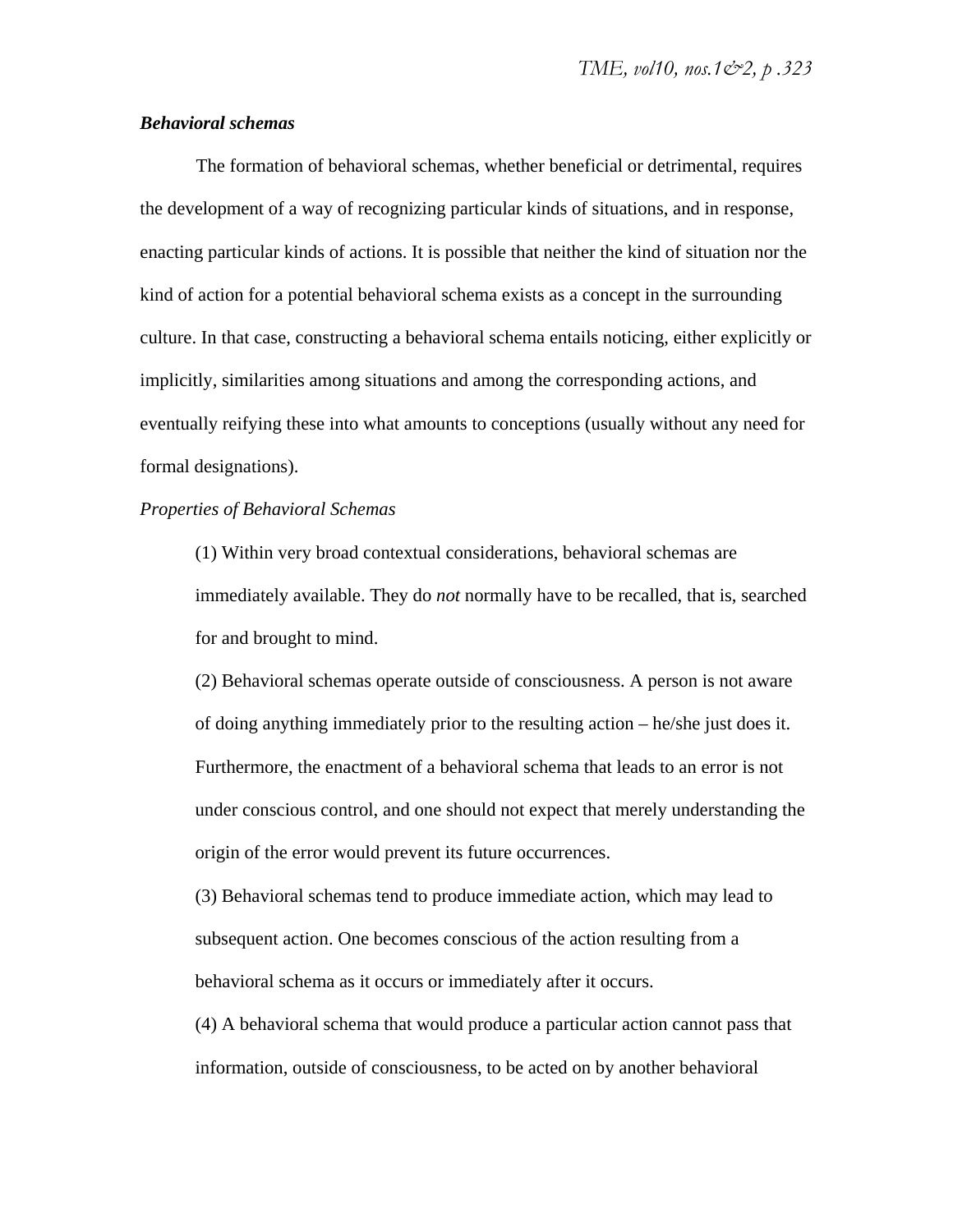schema. The first action must actually take place and become conscious in order to become information acted on by the second behavioral schema. That is, one cannot "chain together" behavioral schemas in a way that functions entirely outside of consciousness and produces consciousness of only the final action. For example, if the solution to a linear equation would normally require several steps, one cannot give the final answer without being conscious of some of the intermediate steps.

(5) An action due to a behavioral schema depends on conscious input, at least in large part. In general, a stimulus need not become conscious to influence a person's actions, but such influence is normally not precise enough for doing mathematics. Also, non-conscious stimuli that lead to action usually originate outside of the mind, not within it (as often happens in proof construction). (6) Behavioral schemas are acquired (learned) through (possibly tacit) practice. That is, to acquire a beneficial schema a person should actually carry out the appropriate action correctly a number of times – not just understand its appropriateness. Changing detrimental behavioral schemas, many of which have been tacitly acquired, requires similar, perhaps longer, practice (Selden, McKee, & Selden, 2010; Selden & Selden, 2011).

Implicitly acquired detrimental behavioral schemas can be enacted automatically in problem-solving situations. For example, some experienced teachers may have noticed that giving a counterexample to a student who consistently makes an errorful calculation, such as  $(3a+b)/3c = (a+b)/c$  or  $\sqrt{a^2+b^2} = a+b$ , is often not very effective. This can be so even when the student seems to understand the counterexample. Our view of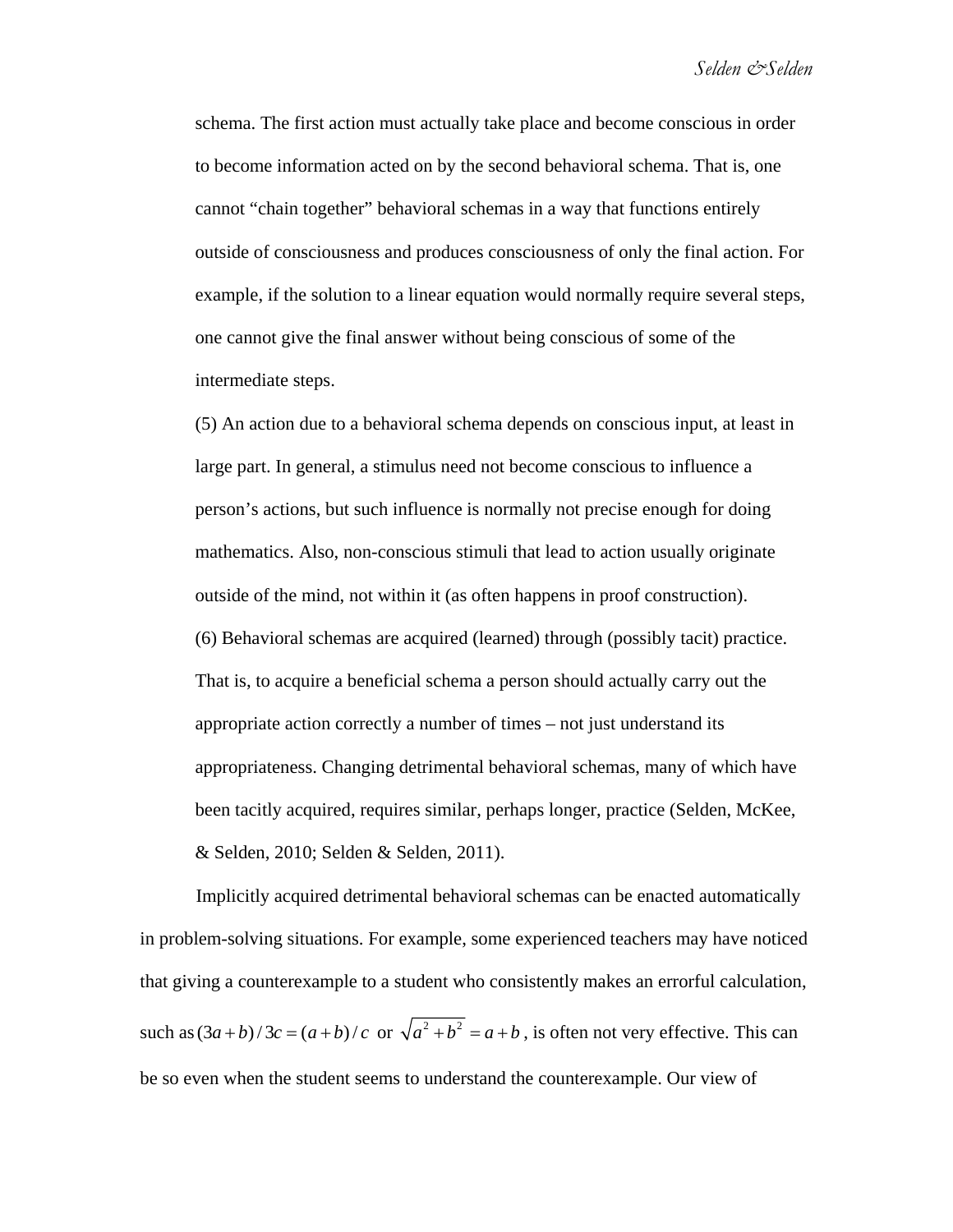behavioral schemas suggests an explanation. If an incorrect algebraic simplification is caused by the enactment of a behavioral schema, then the resulting action (the incorrect simplification) would follow directly from the situation, that is, would not be under conscious control. To change the student's behavior, one might try to change the detrimental behavioral schema not only by providing a counterexample, but also by suggesting a number of relevant problems and some monitoring.

## **Using our Theoretical Underpinnings to Teach Proving**

Having students write a proof framework first, enables them to "get started" on writing a proof and reveals the mathematical problem(s) to be solved. What happens next depends on a student's ability to solve various mathematical problems. Informally, one of our graduate students has reported that writing a proof framework helped her organize her thoughts on her high stakes mathematics PhD comprehensive examinations. Also, looking for students' detrimental behavioral schemas and trying to help them replace them with beneficial schemas has enabled us to help students with proof construction. Sometimes acquiring a beneficial schema can take a long time.

### *Mary's Reaction to Considering Fixed, but Arbitrary Elements*

There are theorems, particularly in real analysis, that involve several quantifiers. For example, proving a function f is *continuous* at *a* involves proving that for all  $\varepsilon > 0$ there is a  $\delta > 0$  so that for all *x*, if  $|x-a| < \delta$  then  $|f(x)-f(a)| < \varepsilon$ . For such proofs, one needs to consider a fixed, but arbitrary  $\varepsilon$ . Students are often reluctant to do this. We conjecture this is because they do not feel it right or appropriate to do so.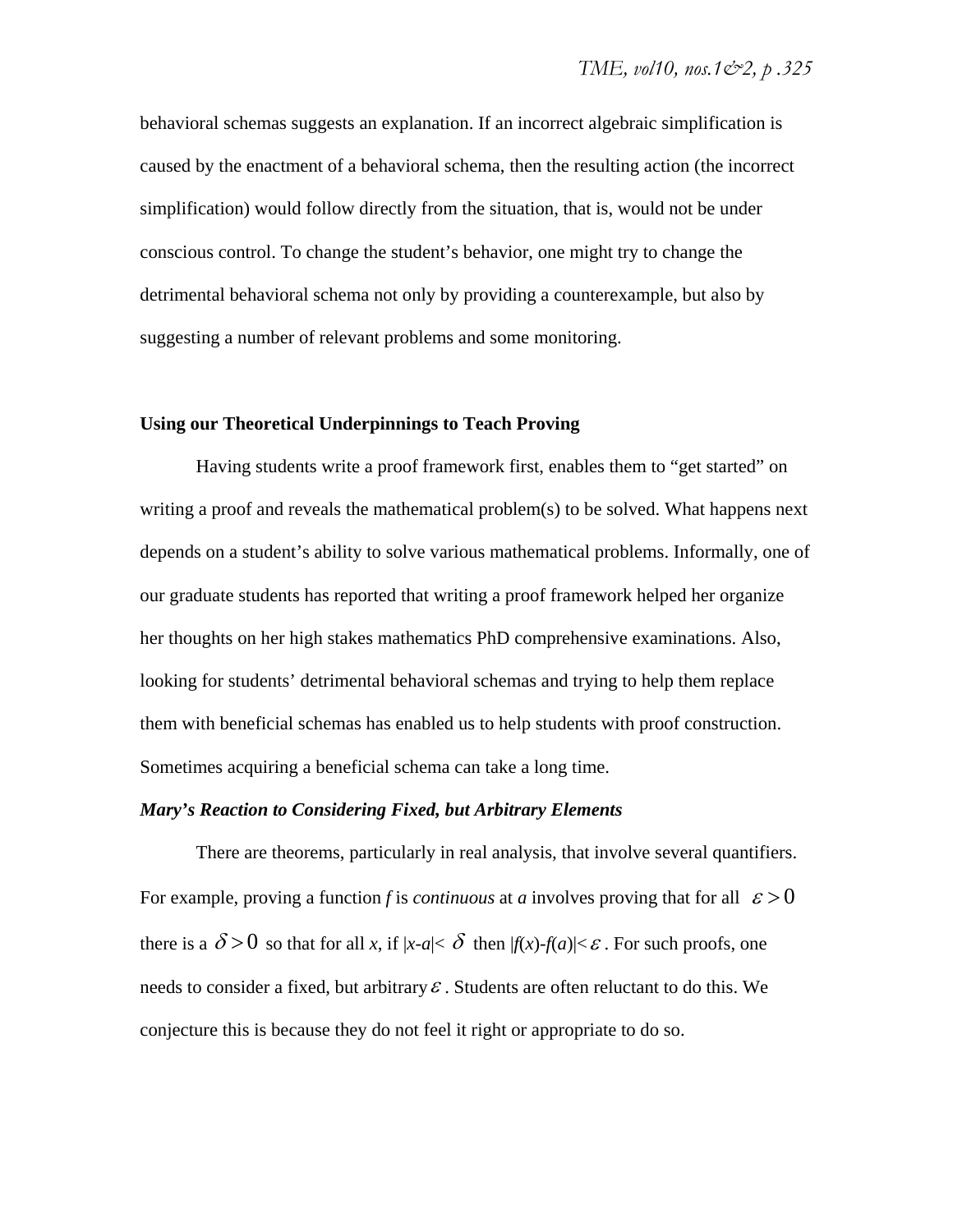Mary, an advanced mathematics graduate student, was interviewed about events that took place two years earlier when she was taking both a pilot version of our proofs course and Dr. K's graduate real analysis course. In the homework for Dr. K's course, Mary needed to prove many statements that included phrases like 'For all real numbers  $\varepsilon > 0$ , where  $\varepsilon$  represented a variable (the situation). In her proofs, Mary needed to write something like 'Let  $\varepsilon > 0$ ,' where  $\varepsilon$  represented an arbitrary, but fixed number (the action).

When Mary was interviewed about this situation-action pair she said the following:

- Mary: At that point [early in Dr. K's real analysis course] my biggest idea was, well he said to "do it", so I'm going to do it because I want to get full credit. And so I didn't have a sense of why it worked.
- Interviewer: Did you have any feeling … if it was positive or negative, or extra …

Mary: Well, I guess I had a feeling of discomfort ...

- Interviewer: Did this particular feature [having to fix  $\varepsilon$ ] keep coming up in proofs?
- Mary: ... it comes up a lot and what happened, and I don't remember [exactly] when, is that instead of being rote and kind of uncomfortable, it started to just make sense … By the end of the semester this was very comfortable for me.

Mary told us that, after completing each such proof, she attempted to convince herself that considering a fixed, but arbitrary element resulted in a correct proof. However, only after repeatedly executing this situation-action pair, and convincing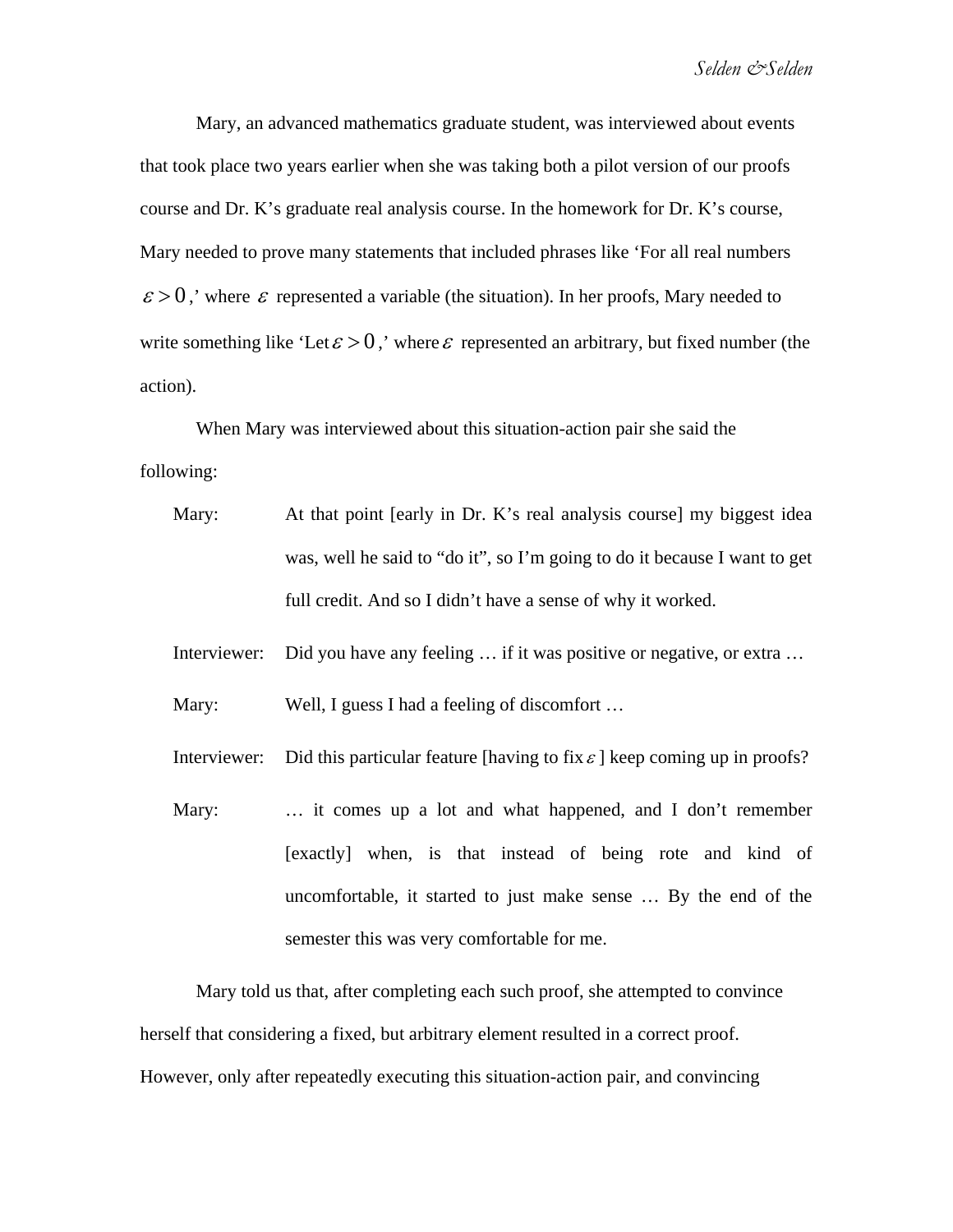herself that her individual proofs were correct, did she develop a feeling of appropriateness.

## *Willy's Focusing Too Soon on the Hypotheses*

We have observed that after writing little more than the hypotheses, some students turn immediately to focusing on using the hypotheses, rather than unpacking the conclusion to see what is to be proved, after which they often cannot complete a proof. For example, late in our proofs course, Willy was asked to prove the theorem: *Let X and Y be topological spaces and*  $f : X \rightarrow Y$  *be a homeomorphism of X onto Y . If X is a Hausdorff space, then so is Y* . Because only ten minutes of class time remained and Willy had indicated that he had not yet proved the theorem, we asked him to "do the setup", that is, construct a proof framework (Selden, McKee, & Selden, 2010; Selden & Selden, 2011).

On the left side of the blackboard, Willy wrote:

*Proof.* Let *X* and *Y* be topological spaces.

Let  $f: X \to Y$  be a homeomorphism of *X* onto *Y*.

Suppose *X* is a Hausdorff space.

**. . .** 

Then *Y* is a Hausdorff space.

Then, on the right side of the board which was for scratch work, he listed one after the other: "homeomorphism, one-to-one, onto, continuous (*f* is open mapping)". He then looked perplexedly back at the left side of the board. Even after two hints to look at the final line of his proof, Willy said, "And, I was just trying to just think,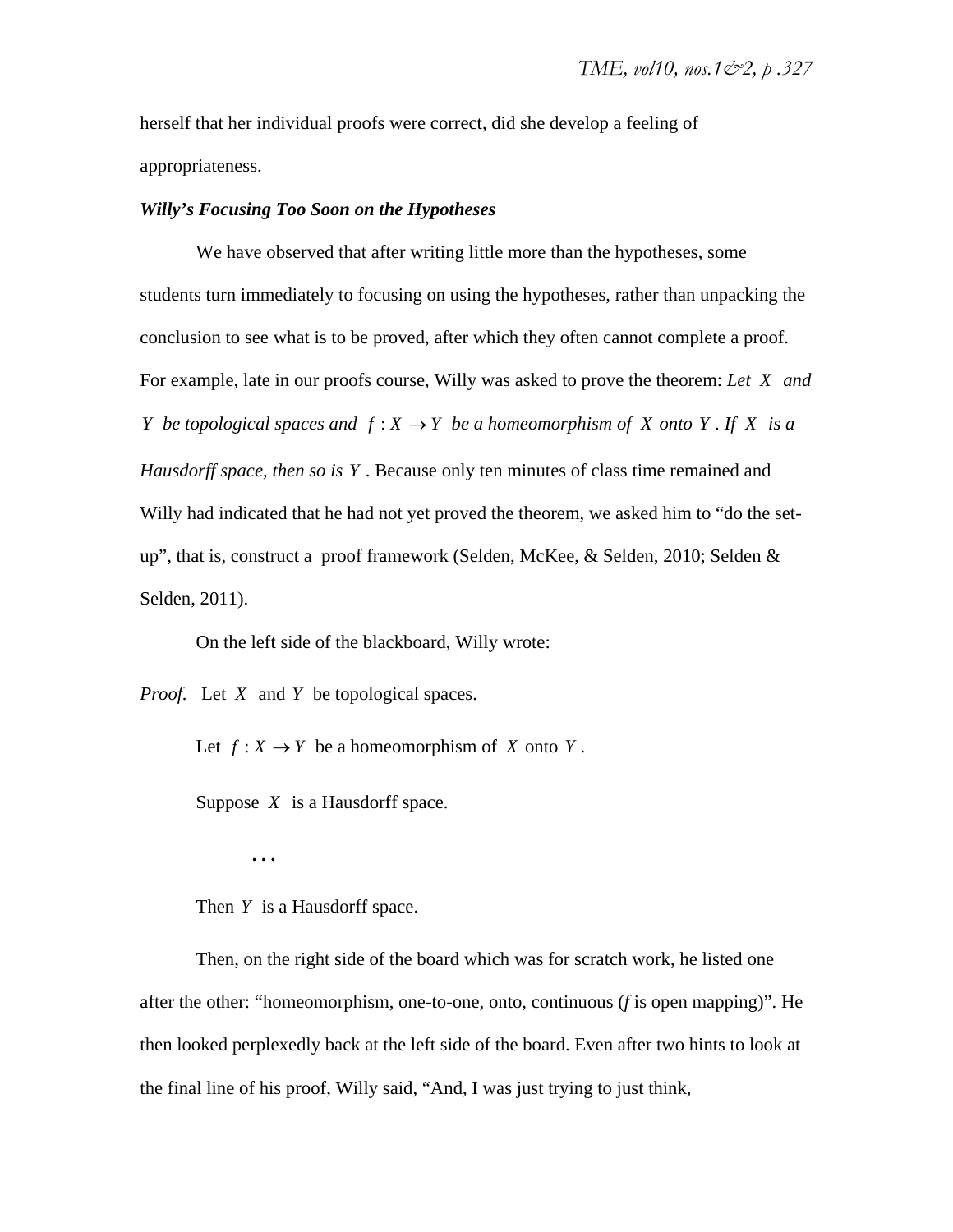*Selden &Selden* 

homeomorphism means one-to-one, onto, ..." After some discussion about the meaning of homeomorphism, the first author said, "There is no harm in analysing what stuff you might want to use, but there is more to do before you can use any of that stuff", meaning that the conclusion should be examined and unpacked first.

We inferred that Willy was enacting a behavioral schema in which the situation was having written little more than the hypotheses, and the action was focusing on the meaning and potential uses of those hypotheses before examining the conclusion. We conjectured that Willy and other students, who are reluctant to look at, and unpack, the conclusion feel uncomfortable about this, or perhaps feel it more appropriate to begin with the hypotheses and work forward.

#### *Sofia's Reaction to Not Having an Idea*

Sofia was a diligent first-year graduate student; however, as our proofs course progressed, an unfortunate pattern in her proving attempts emerged. When she did not have an idea for how to proceed, she often produced what one might call an "unreflective guess" only loosely related to the context at hand, after which she could not make further progress. Although we could sometimes speculate on the origins of Sofia's guesses, we could not see how they could reasonably have been helpful in making a proof, nor did she seem to reflect on, or evaluate, them herself. We inferred that Sofia was enacting a behavioral schema: she was recognizing a situation, that is, that she had written as much of a proof as she could, and had a feeling of not knowing what to do next. This situation was linked in an automated way to the action of just guessing any approach that usually was only loosely related to the problem at hand without much reflection on its usefulness.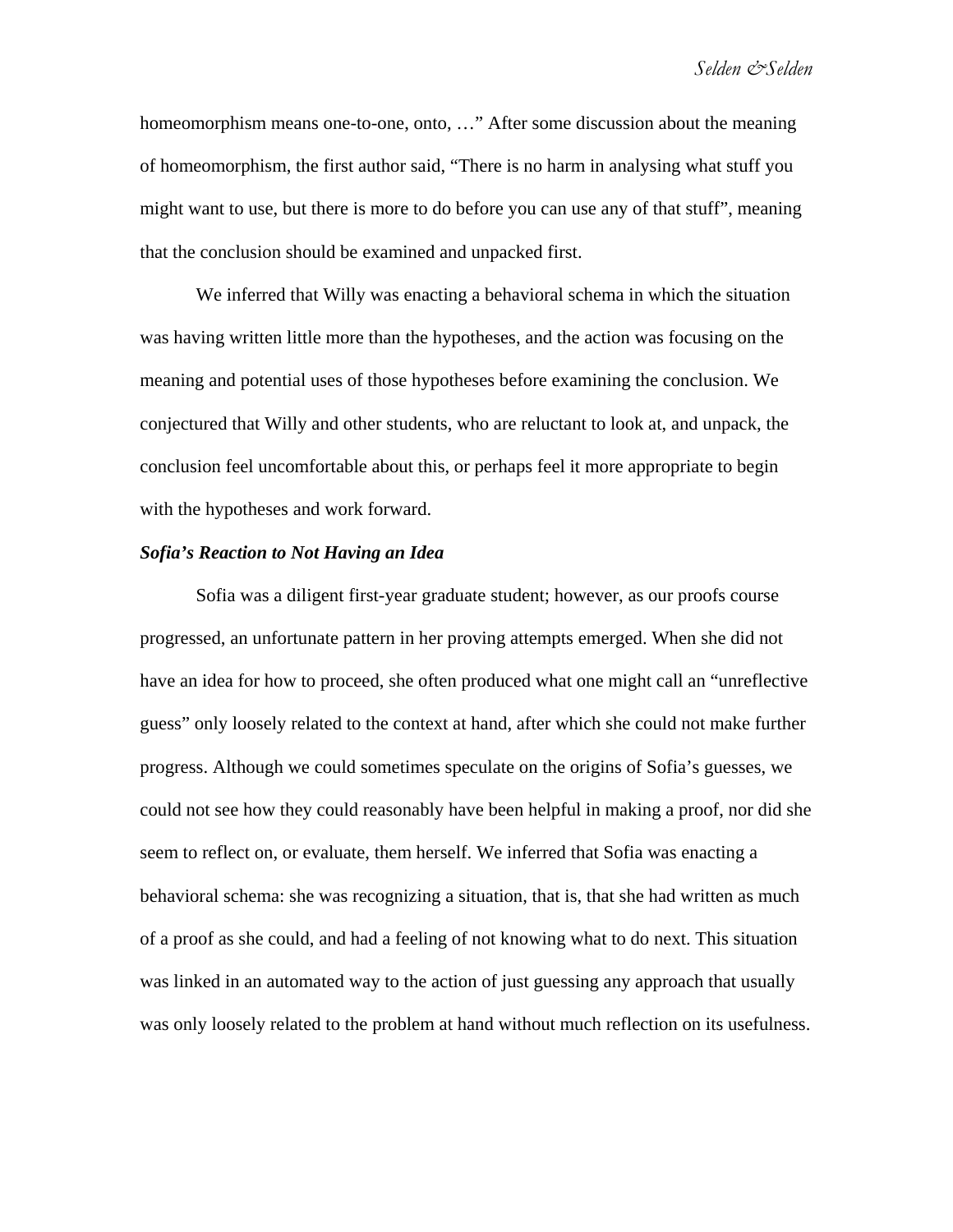Using our idea of behavioral schemas, we devised an intervention that was used in tutoring sessions with Sofia. We attempted to deflect implementation of her "unreflective guess" schema, by suggesting that she write the first and last lines of a proof, unpack the conclusion, and then do something else, such as draw a diagram, review her class notes, or reflect on everything done so far. These suggestions and guidance helped Sofia construct a beneficial behavioral schema. As the course ended, this intervention of directing Sofia to do something else was beginning to show promise. For example, on the in-class final examination Sofia proved that if *f, g,* and *h* are functions from a set to itself, *f* is one-to-one, and  $f \circ g = f \circ h$ , then  $g = h$ . Also on the take-home final, except for a small omission, she proved that the set of points on which two continuous functions between Hausdorff spaces agree is closed. This shows Sofia was able to complete the problem-centered parts of at least a few proofs by the end of the course, and suggests her "unreflective guess" behavioral schema was weakened (Selden, McKee, & Selden, 2010; Selden & Selden, 2011).

## **Future Research on Proof and Problem Solving**

The above discussion has not only synthesized some of the literature on proof and problem solving, it has highlighted several areas that could use more research. These are: how informal arguments are converted into acceptable mathematical form; how representation choice influences an individual's problem-solving and proving behaviour and success; how students' and mathematicians' prove theorems in real time (especially when working alone); how various kinds of affect, including beliefs, attitudes, emotions, and feelings, are interwoven with cognition during problem solving; which characteristics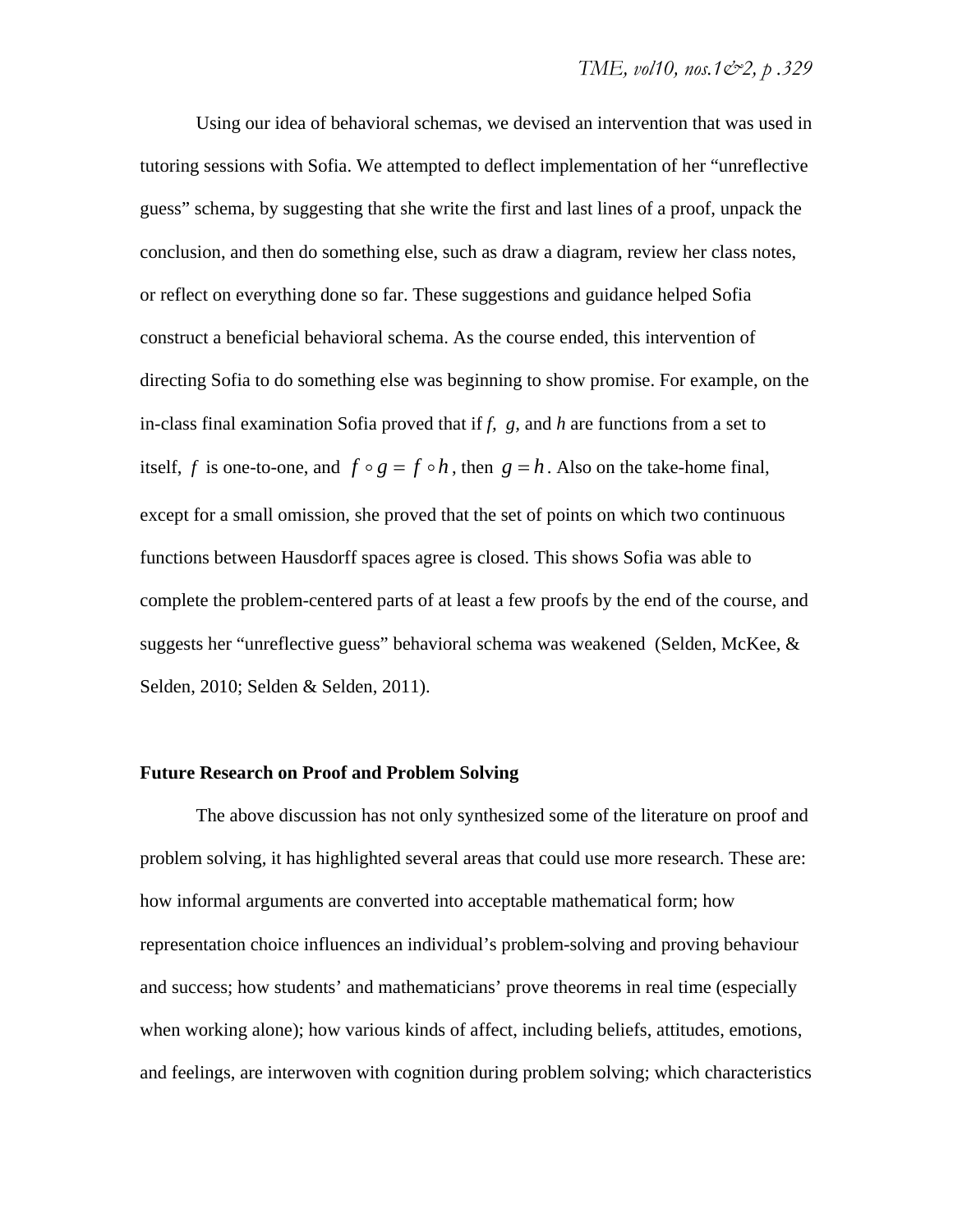make a problem non-routine (for an individual or a class), that is, what are the various dimensions contributing to non-routineness; and how one might foster mathematical "exploration" and "brainstorming" as an aid to problem solving.

#### **References**

- Burton, L. (1999). The practices of mathematicians: What do they tell us about coming to know mathematics? *Educational Studies in Mathematics*, *37*, 121-143.
- Boero, P. (2001). Transformation and anticipation as key processes in algebraic problem solving. In R. Sutherland, T. Rojano, A. Bell, & R. Lins (Eds.), *Perspectives on school algebra* (pp. 99-119). Dordrecht: Kluwer.
- Boero, P., Douek, N., Morselli, F., & Pedemonte, B. (2010). Argumentation and proof: A contribution to the theoretical perspectives and their classroom implementation. In M. M. F. Pinto & T. F. Kawaski (Eds.), *Proceedings of the 34th Conference of the International Group for the Psychology of Mathematics Education,* Vol. 1 (pp. 179- 209). Belo Horizonte, Brazil: PME.
- Carlson, M. P., & Bloom, I. (2005). The cyclic nature of problem solving: An emergent multi-dimensional problem-solving framework. *Educational Studies in Mathematics*, *58*, 45-75.
- Chi, M. T. H., Feltovich, P., & Glaser, R. (1981). Categorization and representation of physics problems by experts and novices. *Cognitive Science*, *5*, 121-152.
- Coppin, C. A., Mahavier, W. T., May, E. L., & Parker, G. E. (2009). *The Moore Method: A pathway to learner-centered instruction*, MAA Notes No. 75. Washington, DC: Mathematical Association of America.
- Dahlberg, R. P., & Housman, D. L. (1997). Facilitating learning events through example generation. *Educational Studies in Mathematics*, *33*, 283-299.
- DeBellis, V. A., & Goldin, G. A. (2006). Affect and meta-affect in mathematical problem solving: A representational perspective. *Educational Studies in Mathematics*, *63*, 131- 147.
- DeBellis, V. A., & Goldin, G. A. (1997). The affective domain in mathematical problem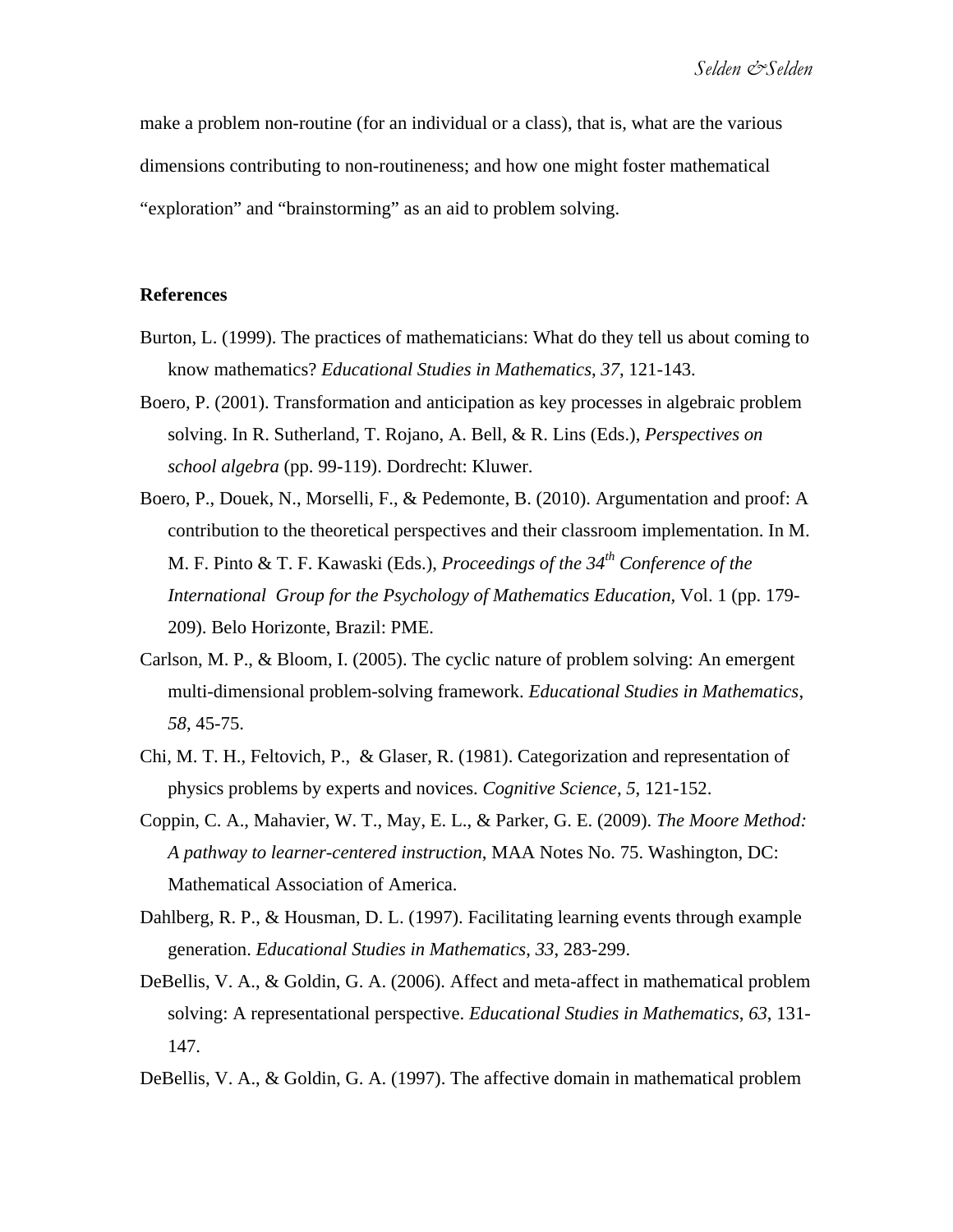solving. In E. Pehkonen (Ed.), *Proceedings of the 21st Conference of the International Group for the Psychology of Mathematics Education*, Vol. 2 (pp. 209- 216). Helsinki, Finland: University of Helsinki.

- DeFranco, T. C. (1996). A perspective on mathematical problem solving expertise based on the performance of male Ph.D. mathematicains. In J. Kaput, A. H. Schoenfeld, & E. Dubinsky (Eds.), *Research in Collegiate Mathematics Education*, II (pp. 195-213). CBMS Issues in Mathematics Education, Vol. 6. Providence, RI: American Mathematical Society.
- Douek, N. (1999). Some remarks about argumentation and mathematical proof and their educational implications. In I. Schwank (Ed.), *European Research in Mathematics Education* 1.1, *Proceedings of the First Conference of the European Society for Research in Mathematics Education* (pp. 125-139)*.* Osnabrueck: Forschungsinstitut fuer Mathematikdidaktik.
- Dreyfus, T. (1999). Why Johnny can't prove. *Educational Studies in Mathematics*, *38*, 85-109.
- Dubinsky, E., & Yiparaki, O. (2000). On student understanding of AE and EA quantification. In E. Dubinsky, A. H. Schoenfeld, & J. Kaput (Eds.), *Research in collegiate mathematics education*, *IV* (pp. 239-289)*.* CBMS Series Issues in Mathematics Education. Providence, RI: American Mathematical Society.
- Edwards, B. S., & Ward, M. B. (2004). Surprises from mathematics education research: Student (mis)use of mathematical definitions. *American Mathematical Monthly*, *111*(5), 411-424.
- Epp, S. S. (2009). Proof issues with existential quantification. In F.-L. Lin, F.-J. Hsieh, G. Hanna, & M. de Villiers (Eds.), Proceedings *of the ICMI Study 19 Conference*: *Proof and Proving in Mathematics Education*, Vol. 1. (pp. 154-159). Taipei, Taiwan: The Department of Mathematics, National Taiwan Normal University.
- Furinghetti, F., & Morselli, F. (2007). For whom the frog jumps: The case of a good problem solver. *For the Learning of Mathematics*, *27*(2), 22-27.
- Furinghetti, F., & Morselli, F. (2009). Every unsuccessful problem solver is unsuccessful in his or her own way: Affective and cognitive factors in proving. *Educational Studies in Mathematics*, *70*, 71-90.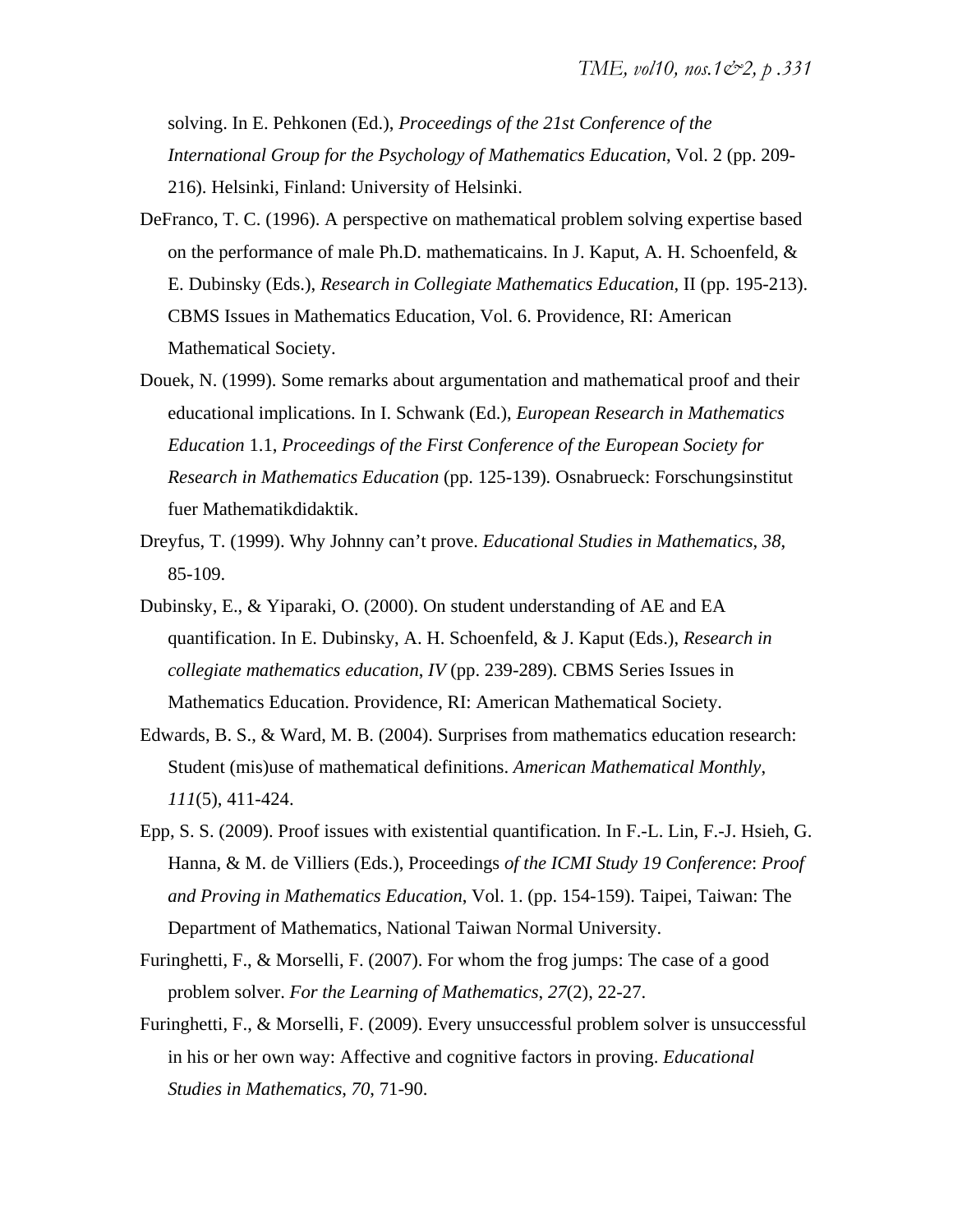- Gholamazad, S., Liljedahl, P., & Zazkis, R. (2003). One line proof: What can go wrong? In N. A. Pateman, B. J. Dougherty, & J. T. Zilliox (Eds.), *Proceedings of PME 27 and PME-NA,* Vol. 2 (pp. 429-435). Honolulu: University of Hawai'i.
- Kaput, J. (1991). Notations and representations as mediators of constructive processes. In E. von Glasersfeld (Ed.), *Radical constructivism in mathematics education* (pp. 53- 74). Dordrecht, The Netherlands: Kluwer Academic Publishers.
- Lithner, J. (2004). Mathematical reasoning in calculus textbook exercises. *The Journal of Mathematical Behavior*, *23*, 405-427.
- Mahavier, W. S. (1999). *What is the Moore Method?* PRIMUS, *9*, 339-354.
- Mangan, B. (2001). Sensation's ghost: The non-sensory 'fringe' of consciousness. *Psyche*, *7*(18). Online journal article retrieved June 2009 from http://psyche.cs.monash.edu.au/v7/psyche-7-18-mangan.html.
- Mamona-Downs, J., & Downs, M. (2009). Necessary realignments from mental argumentation to proof presentation. In V. Durand-Guerrier, S. Soury-Lavergne, & F. Arzarello (Eds.), *Proceedings of CERME 6* (pp. 2336-2345). Lyon,France: INRP. Available at: www.inrp.fr/editions/cerme6.
- Marshall, S. P. (1995). *Schema Theory in Problem Solving.* Cambridge: Cambridge University Press.
- McKee, K., Savic, M., Selden, J., & Selden, A. (2010). Making actions in the proving process explicit, visible, and "reflectable". In *Proceedings of the13th Annual Conference on Research in Undergraduate Mathematics Education.* Retrieved June 2, 2010 from http://sigmaa.maa.org/rume/crume2010/Archive/McKee.pdf .
- McLeod, D. B., Metzger, W., & Craviotto, C. (1989). Comparing experts' and novices' affective reactions to mathematical problem solving: An exploratory study. In G. Vergnaud (Ed.), *Proceedings of the Thirteenth International Conference for the Psychology of Mathematics Education*, Vol. 2 (pp. 296-303). Paris: Laboratorie de Psychologie du Dwveloppement et de l'Enfant.
- Moore, R. C. (1994). Making the transition to formal proof. *Educational Studies in Mathematics*, *27*, 249-266.
- Schoenfeld, A. H. (1985). *Mathematical problem solving.* Orlando, FL: Academic Press. Selden, A., McKee, K., & Selden, J. (2010). Affect, behavioral schemas, and the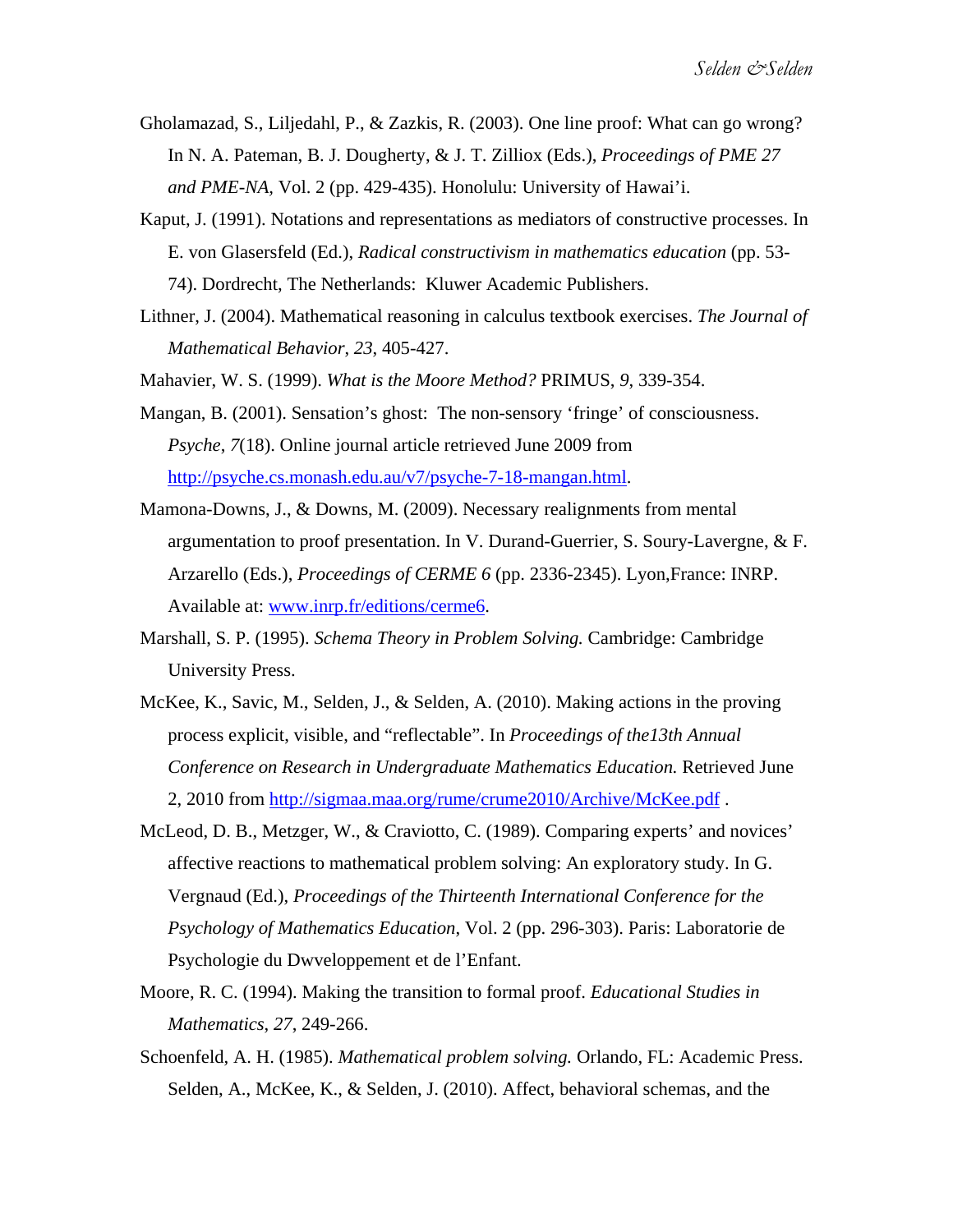proving process. *International Journal of Mathematical Education in Science and Technology*, *41*(2), 199-215.

- Selden, A., & Selden, J. (2003). Validations of proofs written as texts: Can undergraduates tell whether an argument proves a theorem*? Journal for Research in Mathematics Education*, *34*(1), 4-36.
- Selden, A., Selden, J., Hauk, S., & Mason, A. (2000). Why can't calculus students access their knowledge to solve non-routine problems? In A. H. Schoenfeld., J. Kaput, & E. Dubinsky (Eds.), *Issues in mathematics education: Vol. 8. Research in collegiate mathematics education. IV* (pp. 128-153). Providence, RI: American Mathematical Society.
- Selden, J., & Selden, A. (1995). Unpacking the logic of mathematical statements *Educational Studies in Mathematics*, *29*(2), 123-151.
- Selden, J., & Selden, A. (2009). Teaching proving by coordinating aspects of proofs with students' abilities. In D. A. Stylianou, M.L. Blanton, & E.J. Knuth (Eds.), *Teaching and Learning Proof Across the Grades: A K-16 Perspective* (pp. 339- 354). New York: D.A. Routledge /Taylor & Francis. Mathematical Society.
- Selden, J., & Selden, A. (2011). The role of procedural knowledge in mathematical reasoning. In B. Ubuz (Ed*.), Proceedings of the 35th Conference of the International Group for the Psychology of Mathematics Education*, Vol. 4 (pp. 145-152). Ankara, Turkey: Middle East Technical University.
- Stylianou, D. A. (2002). On the interaction of visualization and analysis: The negotiation of a visual representation in expert problem solving. *The Journal of Mathematical Behavior*, *21*, 303-317.
- Tall, D., & Vinner, S. (1981). Concept image and concept definition with particular reference to limits and continuity. *Educational Studies in Mathematics*, *12*, 151- 169.
- Weber, K. (2001). Student difficulty in constructing proofs: The need for strategic knowledge. *Educational Studies in Mathematics*, *48*, 101-119.
- Zazkis, R., & Liljedahl, P. (2004). Understanding primes: The role of representation. *Journal for Research in Mathematics Education*, *35*, *164-186*